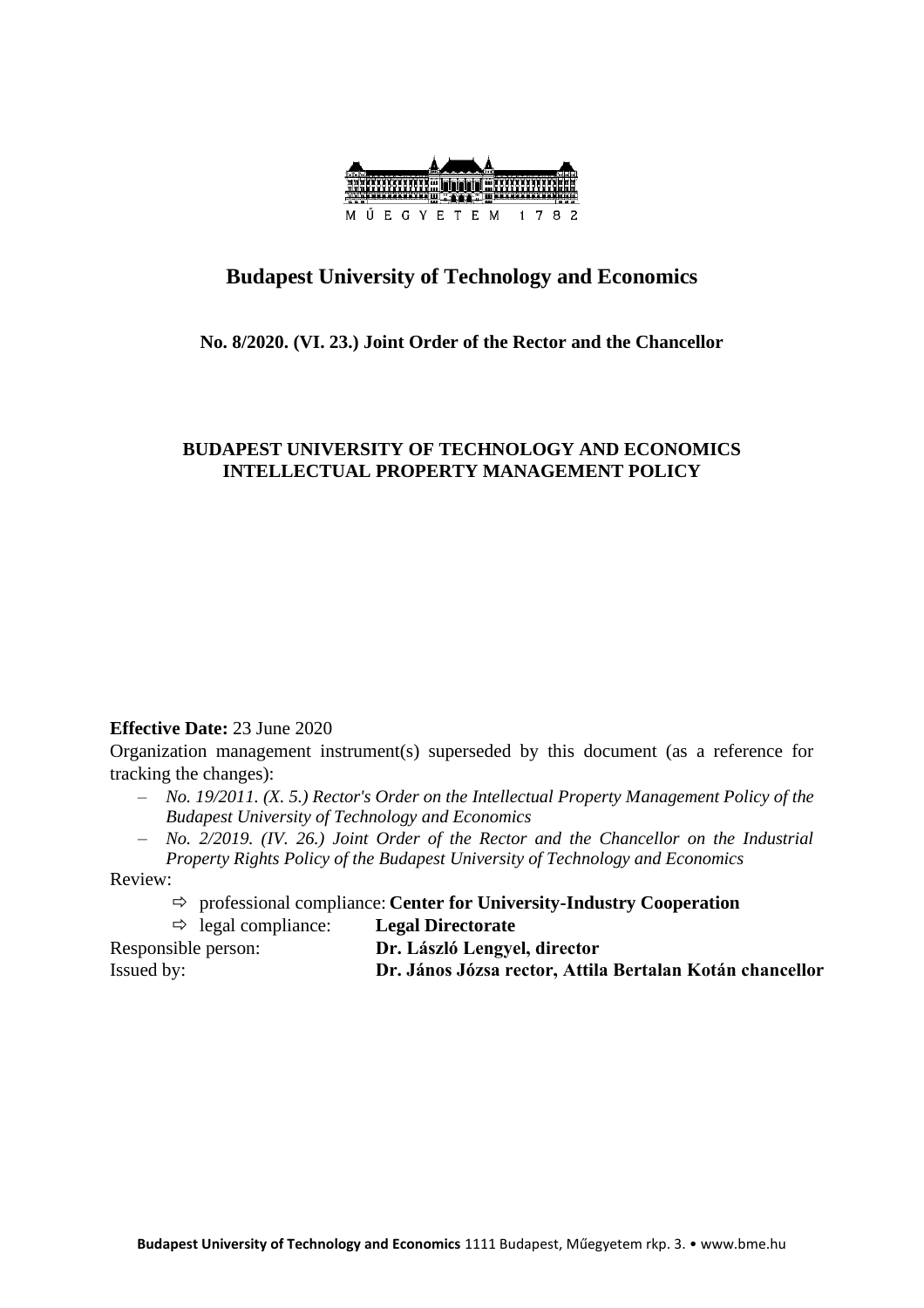| Chapter III FINANCIAL PROVISIONS AND RECORD KEEPING  10           |  |
|-------------------------------------------------------------------|--|
|                                                                   |  |
|                                                                   |  |
|                                                                   |  |
|                                                                   |  |
|                                                                   |  |
|                                                                   |  |
|                                                                   |  |
|                                                                   |  |
|                                                                   |  |
|                                                                   |  |
|                                                                   |  |
|                                                                   |  |
|                                                                   |  |
|                                                                   |  |
|                                                                   |  |
|                                                                   |  |
|                                                                   |  |
|                                                                   |  |
| Chapter VI INTELLECTUAL PROPERTY CREATED BY STUDENTS  25          |  |
|                                                                   |  |
|                                                                   |  |
|                                                                   |  |
| Chapter VII THE USE OF THE BRANDING ELEMENTS OF THE UNIVERSITY 27 |  |
|                                                                   |  |
|                                                                   |  |

### **Contents**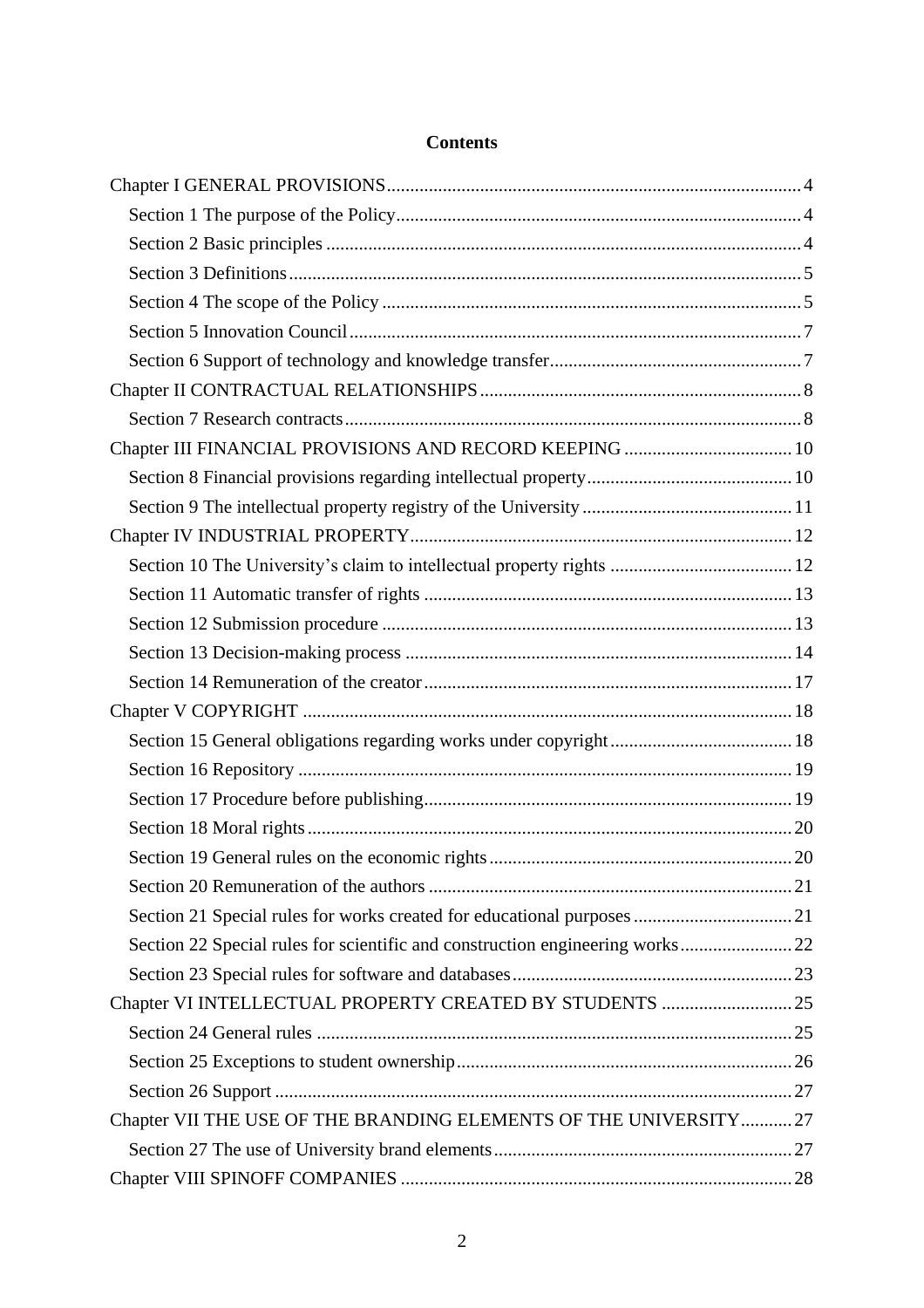| Chapter IX LEGAL CONSEQUENCES FOR VIOLATING THE POLICY, REMEDIES  29 |  |
|----------------------------------------------------------------------|--|
|                                                                      |  |
|                                                                      |  |
|                                                                      |  |
|                                                                      |  |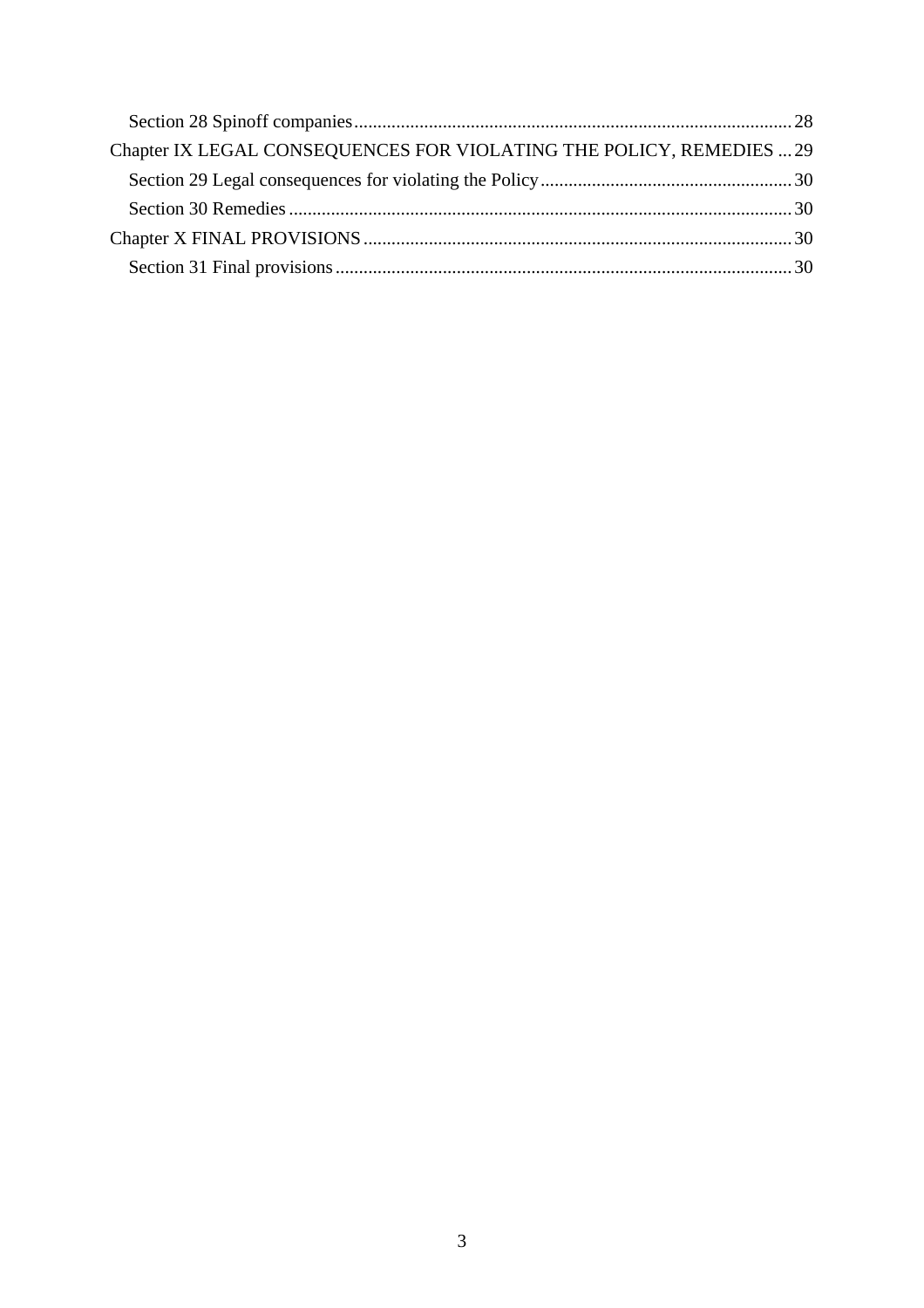<span id="page-3-0"></span>Pursuant to Act CCIV of 2011 on National Higher Education, Act LXXVI of 2014 on Scientific Research, Development and Innovation, and the Organizational and Operating Rules (hereinafter: OOR) of the Budapest University of Technology and Economics (hereinafter: the University), we hereby lay down the intellectual property management policy (hereinafter: the Policy) of the University as follows:

### **Chapter I GENERAL PROVISIONS**

### **Section 1 The purpose of the Policy**

<span id="page-3-1"></span>The goals of the Policy are to

- a) encourage the intellectual creative work of educators, researchers, students, as well as other persons cooperating in the research and development activity of the University while stimulating the innovation environment of the University;
- b) ensure the evaluation and documentation of the intellectual assets created at the University, and - if it is justified due to the result of the evaluation or the contractual obligations, and permissible by legislation - that the University obtains the intellectual property rights to the necessary extent;
- c) ensure that the institutional decisions about the acquisition of the intellectual property rights by the University, and obtaining and maintaining industrial property rights are well-founded;
- d) determine the principles and conditions to be applied in the contractual relationships of the University regarding intellectual property rights;
- e) support the utilization and further development of the intellectual property created at the University, and to set forth general rules for their commercialization, including their valorization through a spinoff company;
- f) lay down basic principles for the appropriate recognition due to the creators of intellectual property created at the University;
- g) establish the fundamental financial provisions the intellectual property activity of the University;
- h) support the creation and utilization of the intellectual property created by students;
- i) further the visibility of the University with the tools of industrial property rights, and to determine the basic conditions for utilizing the distinctive signs identifying the University.

#### **Section 2 Basic principles**

- <span id="page-3-2"></span>(1) **Acknowledgement of value.** The University deems all intellectual property subject to the Policy as an asset that shall be preserved and utilized to fulfil the mission of the University. Therefore, the University supports the creation of intellectual property and the initiatives that facilitate this.
- (2) **Legal protection.** The University within the framework of the Policy ensures that intellectual assets deemed suitable thereto are legally protected. Therefore, the University strives to obtain the most comprehensive and strongest legal protection for these intellectual assets.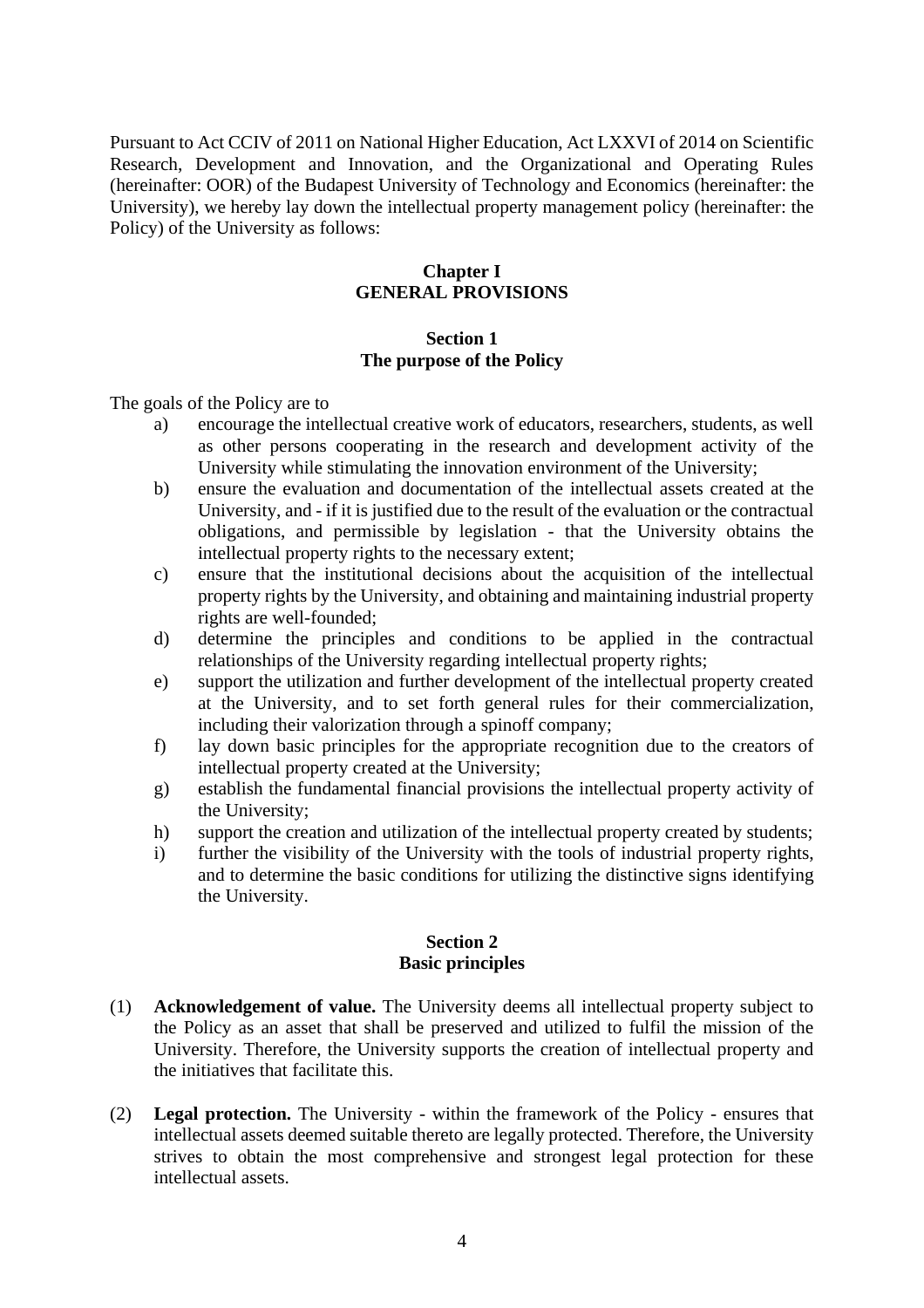- (3) **Cooperation obligation.** Persons subject to the Policy shall cooperate in internal proceedings as well as in the course of administrative procedures before the authorities aiming at obtaining legal protection in a way that aligns with the interests of the University, especially regarding confidentiality and full and correct documentation, and they shall also comply with the requirements for an expedient and effective administration. Confidentiality shall be interpreted in a way that does not obstruct the proceedings subject to the Policy.
- (4) **Recognition of the creators.** The University recognizes the creators of the intellectual property during its commercialization with remuneration, moral appreciation, and by taking into account their intellectual property results in their professional advancement.

## **Section 3 Definitions**

- <span id="page-4-0"></span>(1) **Intellectual property.** For the purposes of the Policy, "intellectual property results" shall mean
	- a) inventions,
	- b) utility models,
	- c) designs,
	- d) topographies of microelectronic semiconductor products,
	- e) plant varieties,
	- f) know-how, as protected by virtue of the Act on the Protection of Trade Secrets,
	- g) works protected by copyright or related rights (databases, audio recordings, motion pictures).
- (2) **Industrial property result.** For the purposes of the Policy, "industrial property result" shall mean the intellectual property results listed in points a)-f) of paragraph (1).
- (3) **Intellectual property rights.** For the purposes of the Policy, "intellectual property rights" shall mean the legal protection, as provided by industrial property or copyright laws, conferred on or obtainable with regard to intellectual property results as well as signs registrable as trademarks, in particular patents, design or utility model protection, trademark protection (including the claims to such protection and applications), knowhow protection, copyright and rights related to copyright.

#### **Section 4 The scope of the Policy**

<span id="page-4-1"></span>(1) **Personal scope.** The personal scope of the Policy shall cover a) persons employed by the University with a public service appointment<sup>1</sup>,

<sup>&</sup>lt;sup>1</sup> The **letter of appointment** or the **contract** creating the legal relationship should include a reference to the intellectual property management policy, the basic obligations (especially the presentation and notification obligations) and the basic rules on intellectual property created in a service/employment relationship (including the remuneration of the creator).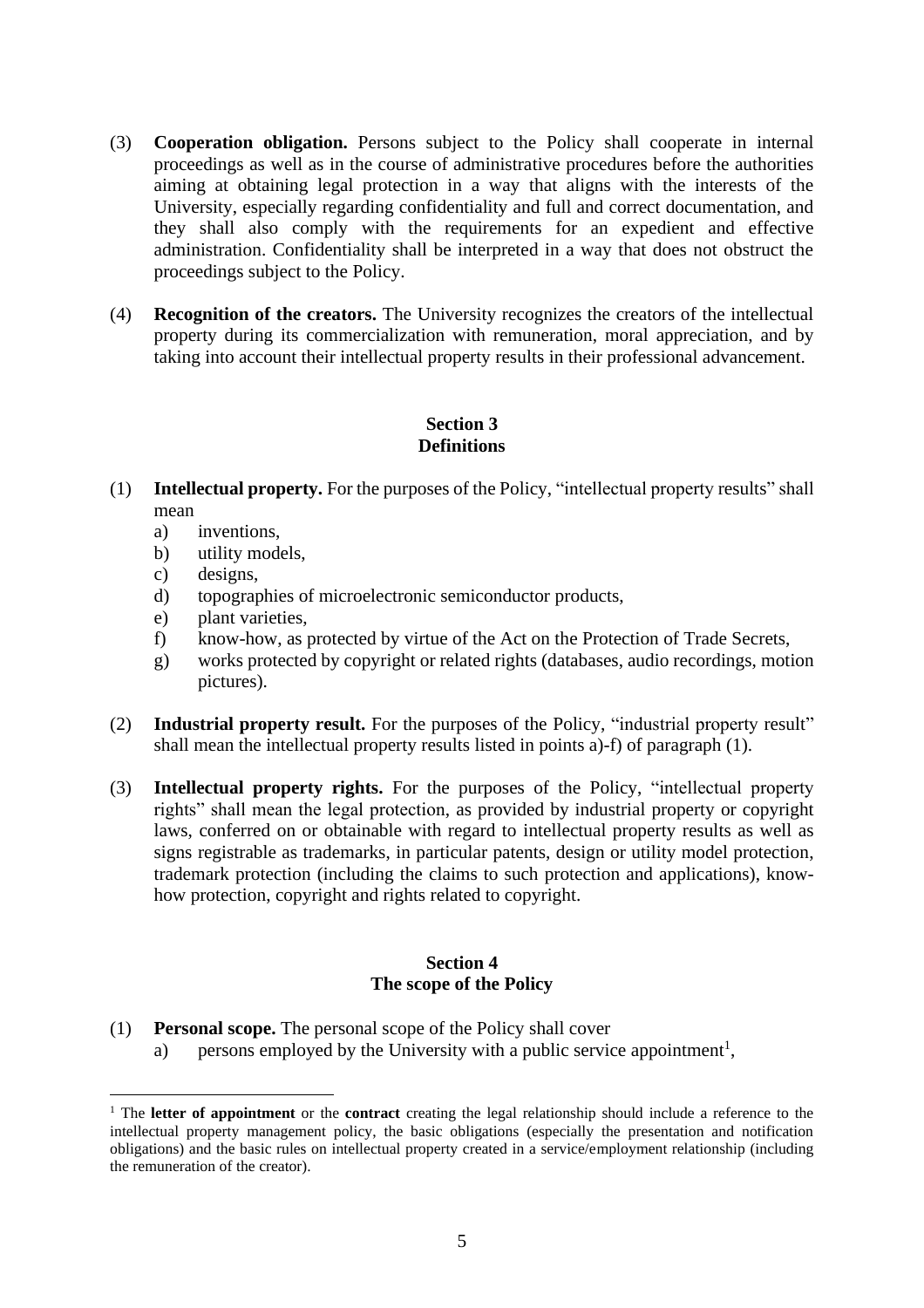- b) persons in a student status at the University<sup>2</sup>, including doctoral students,
- c) persons in some other form of employment relationship with the University<sup>3</sup>,
- d) persons who accept the Policy as binding in a separate statement<sup>4</sup>.
- (2) **Material scope.** The material scope of the Policy shall cover all works created by persons subject to the the Policy during their activities under the legal relationship with the University, especially during their research, design, development or educational activities, in particular:
	- a) intellectual property results, if protection may be obtained to them pursuant to industrial property laws;
	- b) protected know-how, if the conditions for protection under the applicable laws are met;
	- c) works or other subject-matter under copyright or related rights, if the conditions for their legal protection are met<sup>5</sup>, especially
		- ca) textbooks, notes, slides, software, examination questions, illustrations or other works created during or for the purposes of educational activity, as well as other works used for teaching, education or providing information;
		- cb) articles, monographies, studies, doctoral dissertations, theses, research reports, architectural works or related plans, plans of technical installations, industrial design art works, presentations, posters or other works created during or as a result of scientific research, development, expert or design activity;
		- cc) software and the connected documentation, as well as databases created during or as a result of scientific research or development activity; and
	- d) rights obtained by the University from third parties subject to the Policy as per the contract, meaning
		- da) intellectual property rights, and
		- db) rights to use or exploit intellectual property results.
- (3) **Distinctive signs.** The Policy shall apply to trademarks and other distinctive signs in so far as they are directly connected to an intellectual property result under paragraph (2).

The **job description** shall include the *obligations towards research* and *creation of works under copyright* so it can be clearly determined if the intellectual property was created in a service/employment legal relationship.

The job description signed by both parties should include the *derogations from the legal rules applicable to works created in an employment relationship* regarding the scientific and structural engineer works, and where these derogations are indicated, then this document shall also mention the *access rights of the University*.

<sup>&</sup>lt;sup>2</sup> The **document creating the student status** shall also include the access rights of the University as defined in Section 25 (6), and in certain cases (especially in the case of PhD students) a clear statement should be made about acknowledging the intellectual property management policy as binding, if the student participates in a research project while utilizing the resources of the University.

<sup>&</sup>lt;sup>3</sup> Doctoral candidate students carrying out educational or research work with an employment contract or public service appointment are also in this category. In this case the contract or appointment document should include besides accepting the intellectual property management rules as binding - the provisions applicable to the intellectual property created by these students.

<sup>4</sup> The **guest students** and **guest researchers** should enter into an agreement that clearly states that the intellectual property management policy of the Budapest University of Technology and Economics are binding for them or they carry out their activities under a different rule system (e.g. due to a conflicting agreement with the sending institution).

<sup>5</sup> Pursuant to Section 1 (4) of *Act LXXVI of 1999 on Copyright* (hereinafter: Copyright Act) works deemed as official documents (this includes works submitted for the purposes of examinations, assessments, and achieving a given title or degree, during the time when they are only used for the purposes of a given procedure) are not, *in this capacity*, protected by copyright.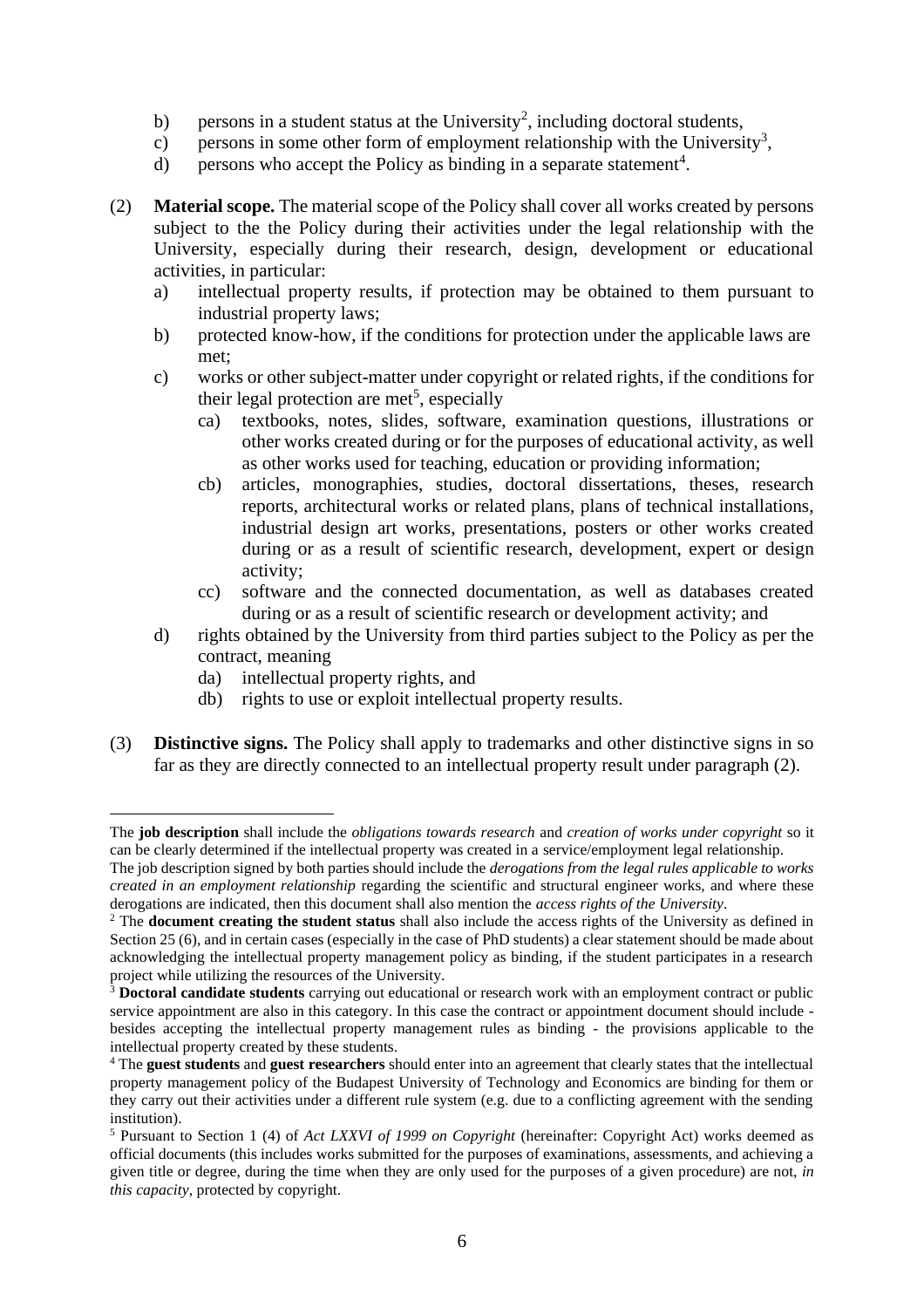### **Section 5 Innovation Council**

- <span id="page-6-0"></span>(1) **Purpose and tasks.** The University operates an Innovation Council for the horizontal coordination of intellectual property and innovation management tasks, which shall carry out the following tasks as a consultative and operative body on an institutional level:
	- a) providing a platform for communication for the faculties to discuss innovationrelated issues among themselves and with the University's Center for University-Industry Cooperation (hereinafter: CUIC) and the Chancellery, and in this capacity, it provides a forum for consultation and proposals
		- aa) for the decision making processes in industrial property and copyright matters regulated by the Policy,
		- ab) for establishing and maintaining an up-to-date registry in accordance with Section 9 and a University-wide knowledge and competence database,
		- ac) in relation to cooperation between the University and industry,
		- ad) for matters regarding innovation-related calls, tenders and, grants,
		- ae) for the communication of the University's innovation potential, including events with the involvement of more faculties, and
		- af) for the amendment of the Policy;
	- b) supporting the implementation of the University's innovation strategy, and the enforcement of the Policy, as well as the achievement of the innovation goals of the University and the work of CUIC;
	- c) delivering opinions on innovation and intellectual property management matters submitted thereto.
- (2) **Composition.** The chairperson of the Innovation Council shall be the vice-rector in charge of innovation, its co-chair shall be the previous president of the Innovation Council, and its vice-chairperson shall be the director of CUIC or a person designated by the latter. The secretarial tasks of the Innovation Council shall be carried out by the CUIC. The members of the Innovation Council shall be
	- a) the faculty representatives appointed by each dean, who if such a person is appointed, and their replacement is not warranted by any work management considerations – shall be the vice-dean of the faculty in charge of innovation;
	- b) the chancellor or a person designated by the chancellor.
- (3) **Meetings.** The Innovation Council shall hold at least four regular meetings every year.
- (4) **Rules of procedure.** The rules of procedure for the Innovation Council shall be adopted by consensus.

### **Section 6 Support of technology and knowledge transfer**

<span id="page-6-1"></span>(1) **Designation.** The institutional body at the University in charge of supporting technology and knowledge transfer is the RDI Directorate of CUIC. The RDI Directorate of the CUIC may use the acronym BRIDGE (*BME Research, Innovation and Development Gateway Entity*) for communication purposes.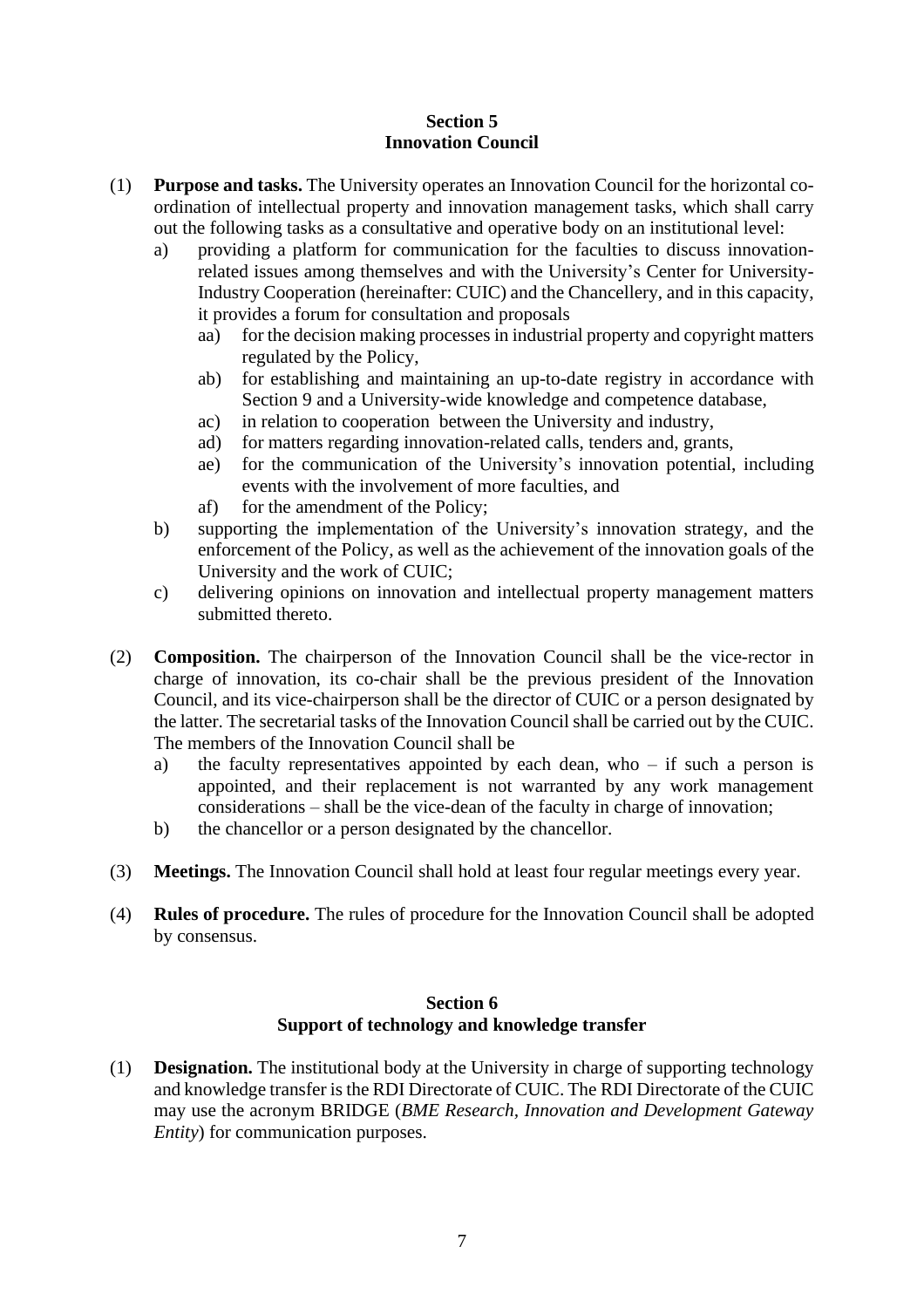- (2) **Tasks.** The tasks of the CUIC RDI Directorate consist of the activities described in the OOR, the Organizational and Operating Rules of the CUIC, and its own rules of procedure, including expressly the following responsibilities in the field of intellectual property management:
	- a) providing advice, information, and guidance for the creators (authors, inventors, other creators of intellectual property results) contacting the CUIC RDI Directorate;
	- b) raising awareness and providing information about intellectual property and innovation management, as well as about knowledge transfer;
	- c) the recordal, management and administration, pursuant to Section 9 (2), of intellectual property rights registered or acquired by the University on intellectual property results that have been submitted to the CUIC RDI Directorate;
	- d) the marketing of technology, as well as supporting the contracting process related to knowledge and technology transfer;
	- e) providing opinion, advice or where necessary negotiation assistance in relation to contracts with intellectual property aspects;
	- f) participation, in accordance with the Policy, in the University decision making process in intellectual property matters.

## **Chapter II CONTRACTUAL RELATIONSHIPS**

#### **Section 7 Research contracts**

- <span id="page-7-1"></span><span id="page-7-0"></span>(1) **Preliminary check.** Where the University wishes to enter into a contract, where it is expected that the activity under this contract will create intellectual property results<sup>6</sup> or the contract aims to commercialize an intellectual property result, the unit initiating the contract shall consult the CUIC RDI Directorate during the contracting process. No contract shall be signed without requesting the preliminary written opinion of the intellectual property advisor of the CUIC.
- (2) **Mandatory provisions.** The contracts defined by paragraph (1) shall include a separate provision about the division of the rights connected to the intellectual property results created during the cooperation or about a different way of managing these rights, as well as the rules of using or exploiting the intellectual property result. If this is not feasible at the time of signing the contract, then a provision shall be included that states that the parties shall come to an agreement in the intellectual property matters at a later date preceding the start of the activities under the envisaged cooperation.
- (3) **Separate remuneration for intellectual property.** If the University creates intellectual property under a contract, the remuneration for the license, and – if the parties so agree, in accordance with paragraphs  $(4)-(5)$  – for the assignment of the intellectual property rights shall
	- a) be indicated as a predetermined portion, and
	- b) be at least  $10\%$
	- of the net remuneration payable to the University.

<sup>6</sup> These contracts shall especially include the research and development work or service contracts, the material transfer or research instrument utilization agreements, and the research cooperation contracts, as well as the consortium agreements in connection with research tenders.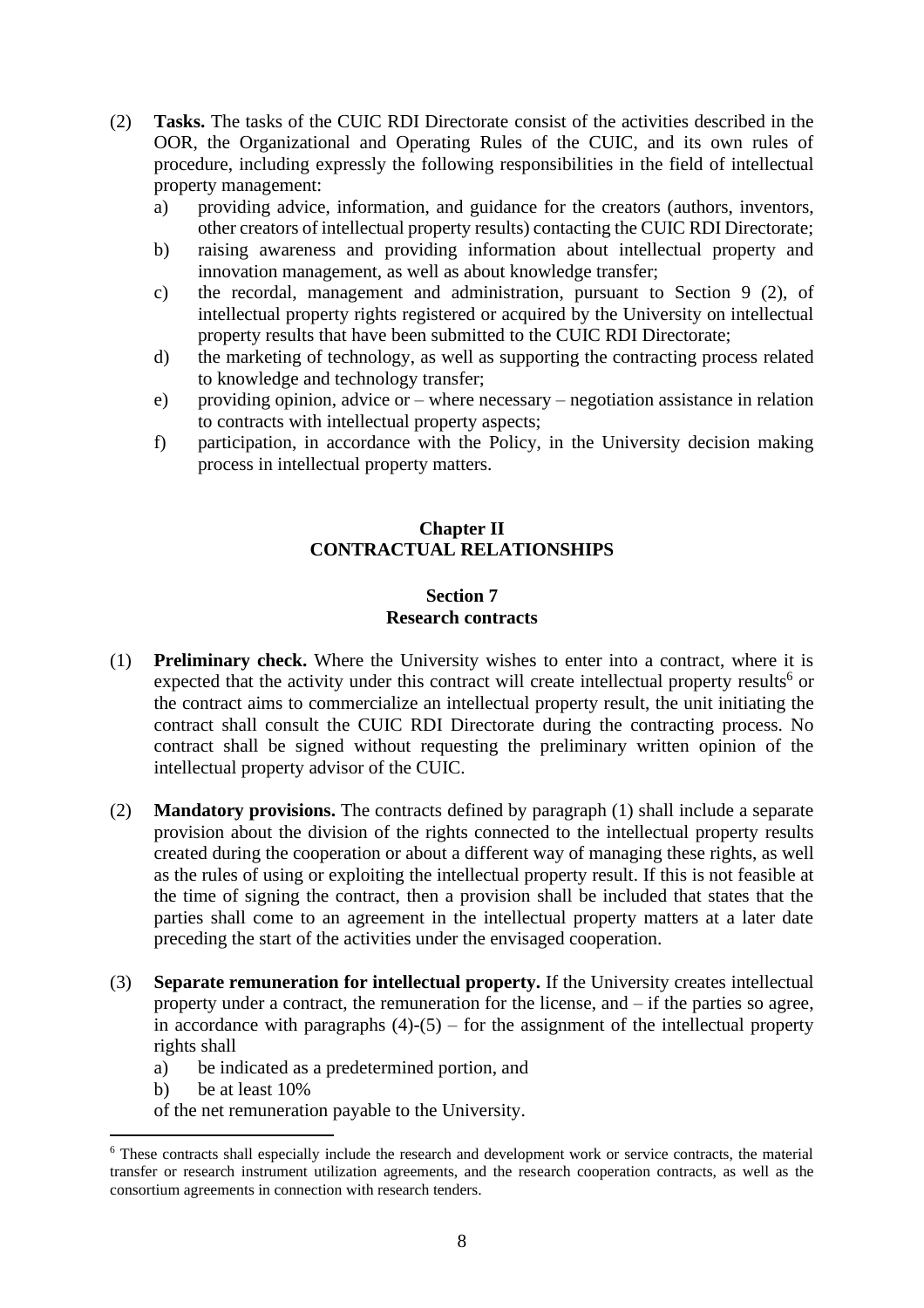- (4) **Basic conditions.** In case of a research contract concluded with the participation of the University, the University shall adhere to the following in the provisions on intellectual property rights:
	- a) only the University is entitled to transfer the intellectual property claims or rights on intellectual property results created under a service or employment contract at the University, and furthermore, only the University is entitled to license them;
	- b) both parties shall clearly identify the intellectual property rights created independently from the contract, prior to its signing, that are expected to be necessary for the fulfilment of the contractual obligations or for the licensing of the results of the contractual activity, and the authorization to use such intellectual property rights shall be expressly provided for in writing;
	- c) the University shall ensure that it acquires, in accordance with the Policy, the intellectual property rights necessary for the fulfilment of its contractual obligations from the contributors acting on behalf of the University under the contract;
	- d) the University may apply for legal protection for the intellectual property created as a result of its activity, and shall only transfer this right in justified cases in exchange for remuneration;
	- e) unless otherwise specified in the contract, in case of jointly created intellectual property results, the University shall be entitled to a share of the intellectual property rights in proportion to the activity provided for the creation of the intellectual property result;
	- f) in case of joint intellectual property right ownership on the jointly created intellectual property results, the parties shall conclude a separate written agreement about the matters regarding joint ownership, at the latest prior to the application for legal protection or the start of any planned commercialization activity<sup>7</sup>, covering in particular:
		- fa) the share of the parties in the rights, and  $-$  if practical for the implementation of the project and the use of the project's results, and permissible under the applicable laws – the transfer of the share from one party to another in exchange for remuneration;
		- fb) the type of the intellectual property protection and whether it is justified to apply for industrial property protection or to launch other proceedings such as registering the result in a voluntary work registry, and what rules govern the common decision on the subsequent (mainly international) applications for legal protection and their maintenance or renewal;
		- fc) which party represents the right holders in the intellectual property law proceedings, and how they include the other parties in the decision making process during these proceedings;
		- fd) how the costs of the proceedings and other (e.g. legal representation) costs and maintenance or renewal fees will be shared among the parties;
		- fe) matters regarding own use and licensing, especially regarding the conditions for giving authorization to third parties to use the intellectual property result;
		- ff) the rules governing the course of action in case of an infringement of the intellectual property rights obtained;

<sup>7</sup> The industrial property laws and copyright laws specify the default rules to be used in case of joint right ownership [cf. for example Section 26 of the Act XXXIII of 1995 on The Protection of Inventions by Patents (hereinafter: Patent Act)], therefore the contracting parties should only provide for these matters, if they wish to deviate from these rules.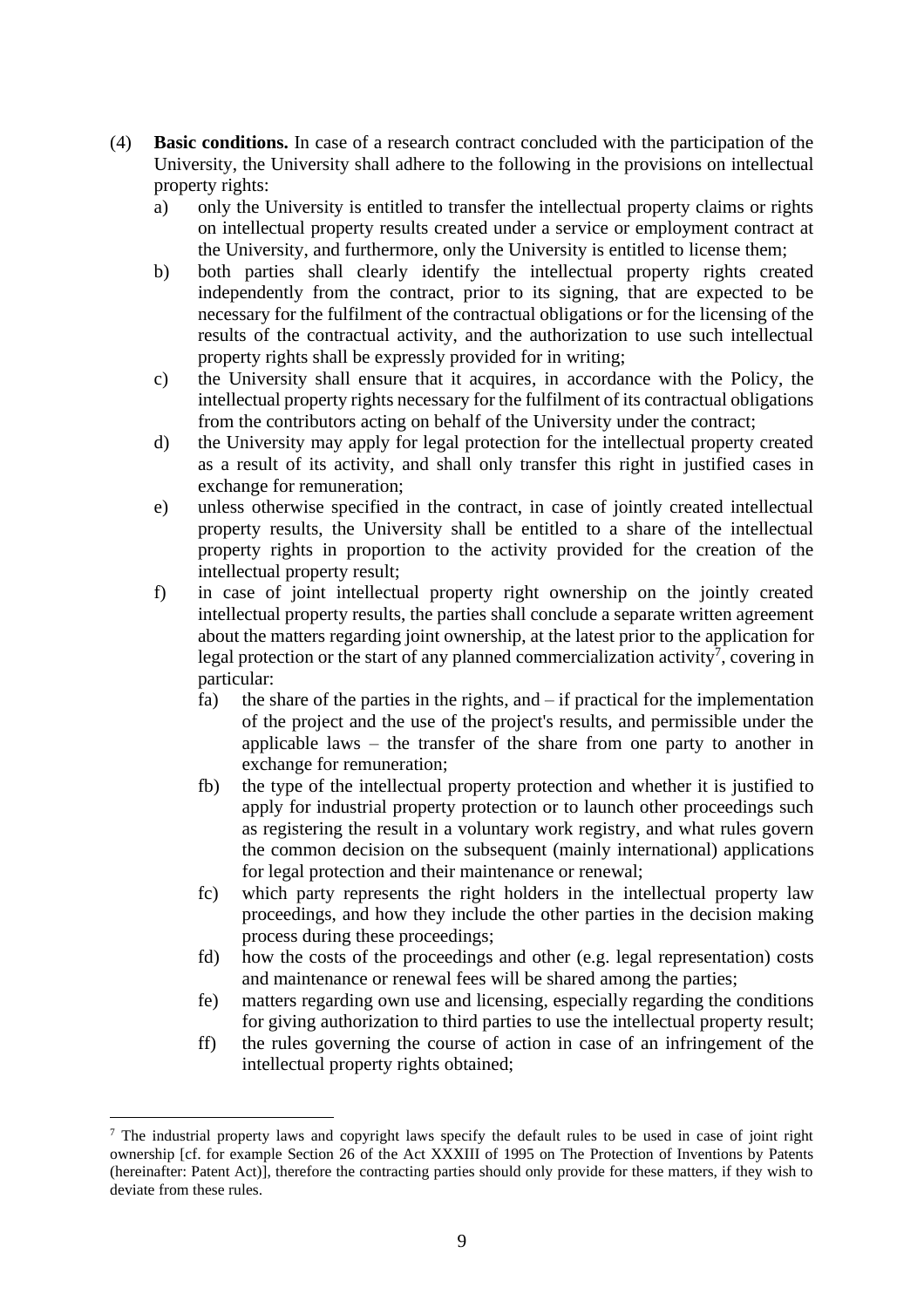- g) the University may provide access or preferential rights to the retained intellectual property rights for the other contracting party in a given area to utilize the results;
- h) the University strives to stipulate cost-free educational and research access rights in case of results in control of the other party, including intellectual property rights assigned or licensed with exclusivity to the other party;
- i) the fees payable to the University for authorizing the use in the course of trade, or for the assignment of the intellectual property rights, shall be proportional to the revenue expected from commercial use and they shall also be suitable to properly compensate the creators of the results;
- j) the University aims to come to an agreement that ensures the publication of the results with the widest access possible.
- (5) **Permissible deviation.** Any deviation from the conditions laid out in paragraph (4) shall require the prior written approval of the director of CUIC and is only permissible, if signing the contract provides clear advantages to the University.
- <span id="page-9-0"></span>(6) **Supported projects.** If the contract mentioned in paragraph (1) is a contract for acquiring or utilizing public funds, and this contract is signed during the tender process, then the provisions of paragraph (2)-(5) shall only be applicable where the tender allows this.

### **Chapter III FINANCIAL PROVISIONS AND RECORD KEEPING**

### **Section 8 Financial provisions regarding intellectual property**

- <span id="page-9-1"></span>(1) **Industrial Property Fund.** A financial framework, named the Industrial Property Fund, shall be maintained in the annual budget of the University for covering intellectual property costs. The sources of this fund are a dedicated amount, a fixed part of the intellectual property revenue determined in paragraph (2) as set out in paragraph (3), and a part of the revenue of the incubation and acceleration services mentioned in point c) of Section 26, as determined in a separate decision of the chancellor. The University  $-$  if there is no other agreement with third parties, or if there is no well-founded reason for the director of CUIC to approve a deviation – shall use the Industrial Property Fund to cover
	- a) the administrative fees in domestic and international industrial property proceedings;
	- b) the administrative fees for maintaining or renewing the legal protection of the industrial property rights;
	- c) the fees due to the creators of the intellectual property results created at the University, pursuant to Section 14 and 23 (6) of the Policy;
	- d) the remuneration of the patent attorneys representing the University in industrial property proceedings;
	- e) the fees for other industrial property or connected market research services;
	- f) the court fees and the costs of legal representation in intellectual property court proceedings;
	- g) the costs of the intellectual property portfolio management software.
- (2) **Revenue from intellectual property rights.** Revenue from intellectual property rights shall mean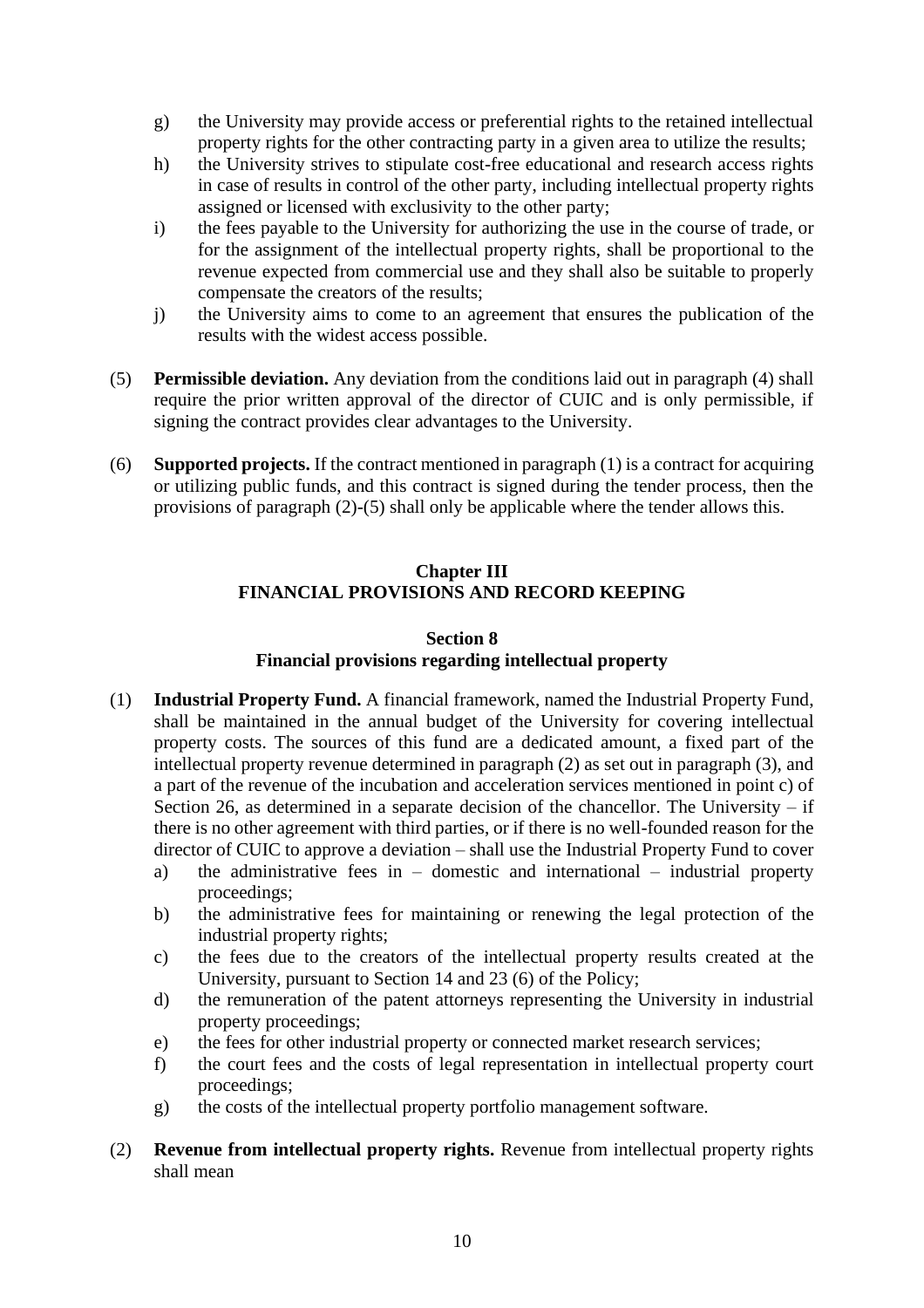- a) the remuneration for assigning the intellectual property rights of the University;
- b) the fees received for licensing the intellectual property results of the University;
- c) the dividend from or the sale price of the ownership of the University in a spinoff company, as defined to Section 28, as well as the portion of the revenue from the activity of an intermediary company that is due to the University in accordance with point e) of Section 28 (1),

and this revenue shall be recorded separately in the books of the University.

- (3) **Division of the revenue from intellectual property rights.** The intellectual property rights revenue mentioned in paragraph (2) shall be utilized as follows:
	- a) 10% goes to the central budget of the University, as a contribution to the general costs;
	- b) 70% goes to the Industrial Property Fund;
	- c) 20% goes to the faculty/faculties where the creators are employed, divided proportionally to the share of the inventors in the result,

with the proviso that creator's fees – pursuant to point c) of paragraph  $(1)$ , if the fee contract with the creator does not specify otherwise and the provisions on the calculation of the creator's fee fee allow for a fee to be paid – shall be paid from the Industrial Property Fund.

## **Section 9 The intellectual property registry of the University**

- <span id="page-10-0"></span>(1) **Keeper of records.** The CUIC RDI Directorate maintains a register of intellectual property results submitted to the University or susceptible of commercialization pursuant to Section 23 (3).
- (2) **Content of the records.** The register described in paragraph (1) contains where applicable - the following data:
	- a) the file number;
	- b) the title of the intellectual property result;
	- c) the name, address and share of the creator of the intellectual property result, and in case of creators employed by the University, the indication of the institutional unit;
	- d) the time of the result's official submission;
	- e) the decision of the University and its date;
	- f) the date for submitting the application for the legal protection of the industrial property result, with the shares of the applicants;
	- g) the costs of the industrial property proceedings;
	- h) the content of the official decisions regarding the intellectual property protection application and the date of the related document, and the date when the decision becomes final;
	- i) the title of the industrial property legal protection, registration number, and the shares of the right holders;
	- j) the amount of the payable maintenance or renewal fee and the payment date;
	- k) the termination of the legal protection, its cause and its date, or the limitation of the protection;
	- l) the basic information of the commercialization agreements (name of the parties, type of the contract, the amount of remuneration);
	- m) the information required for identifying the publications connected to the intellectual property result.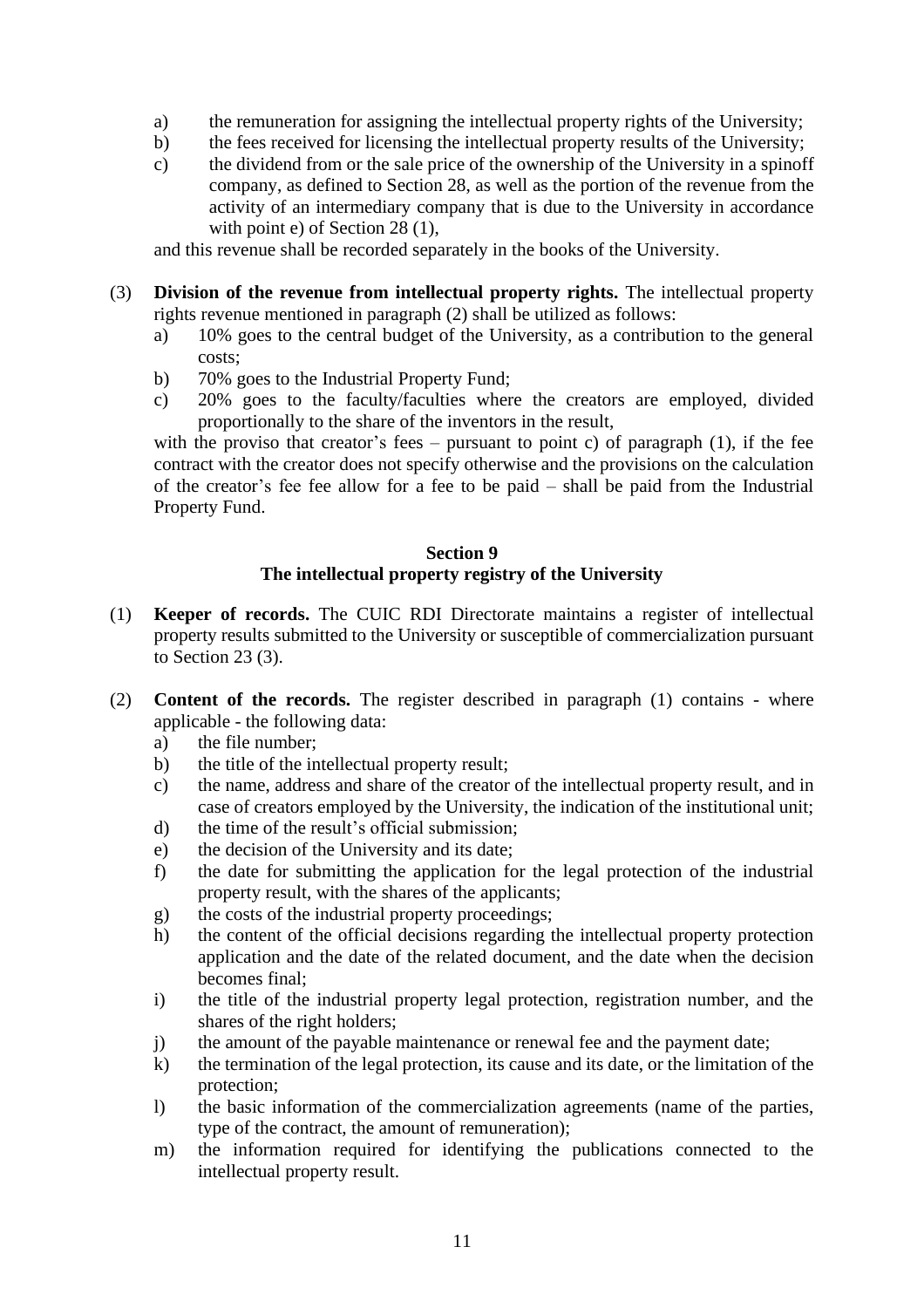<span id="page-11-0"></span>(3) **Accounting of the intellectual property.** The Accounting Policy of the University shall contain the principles for the valuation and accounting of intellectual property as immaterial assets and the rules on the connected financial statements.

### **Chapter IV INDUSTRIAL PROPERTY**

#### **Section 10 The University's claim to intellectual property rights**

- <span id="page-11-1"></span>(1) **The University's claim.** The University shall be the sole owner of all economic rights (including the proprietary rights on the instruments embodying the subject-matter of the intellectual property rights and the claim to the intellectual property protection) with the right to transfer it to third parties, on an industrial property result created through research subject to the rules on service creations<sup>8</sup>, and financed by the University or created by using a the University's resources to a significant extent as described in paragraph (4), or publicly funded with the participation of the University.
- (2) **Exceptions.** Paragraph (1) shall not be applicable, if
	- a) a law or the Policy provides otherwise, or
	- b) the contract expressly provides otherwise, or
	- c) the University waives the right with an express statement in accordance with the provisions of the Policy, or
	- d) the University fails to make a statement about their claim to industrial property rights pursuant to Section 12, within 90 days of receiving a complete submission suitable for making a decision.
- (3) **Cooperation.** If the industrial property result was created in cooperation with another university, institute, or company, or in cooperation with a person in a legal relationship with any of these, then the intellectual property rights shall be divided among the participating employers as legal successors in proportion to their contribution. The proportions, or the method for determining these shall be laid down in the contract concluded by the participating organizations.
- (4) **Use of the University's resources.** A significant use of the University's resources shall mean the use of the information provided by the University outside of the educational activities, or the use of infrastructural elements under the management or administration of the University, which
	- a) are essential for creating the results, or

<sup>&</sup>lt;sup>8</sup> Pursuant to domestic industrial property laws, service creations (inventions, designs, utility models) shall be the intellectual property assets of the person, who is **obligated under their employment** to create solutions in the field of the creation. In this regard, public service is deemed equivalent to an employment relationship.

The creation of intellectual property assets shall be deemed as an obligation under the employment, if it is included in the appointment of the creator, in their job description, or if it is created in connection with the tasks prescribed by the written instructions of the manager as a person exercising the employer's rights.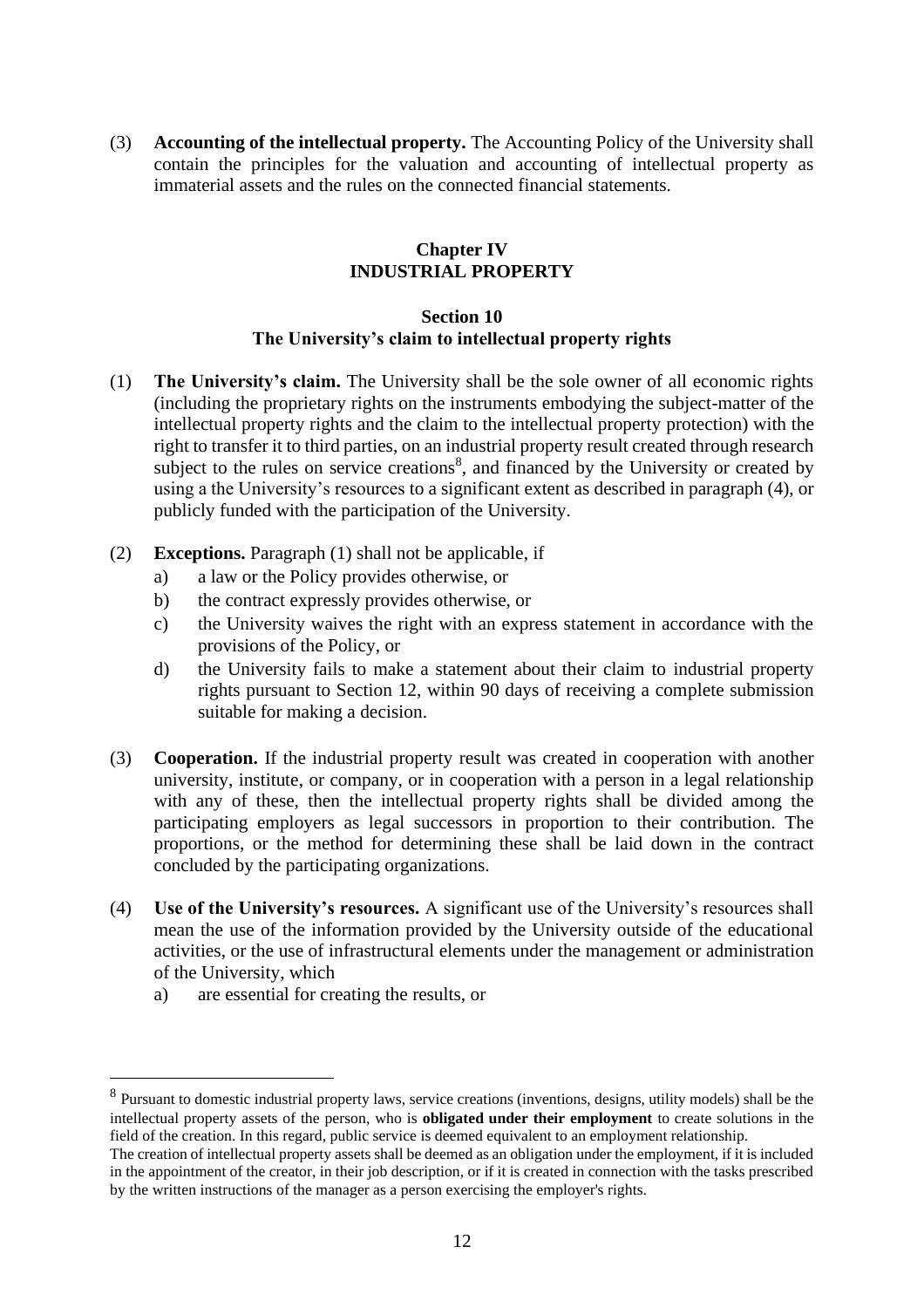b) directly contribute to the creation of the result, entail the amortization of the given infrastructural element, or reduce – even temporarily – their availability for other educational or research purposes.

### **Section 11 Automatic transfer of rights**

<span id="page-12-0"></span>If the University undertakes the contractual obligation to obtain the power of disposal over the intellectual property created during the activity carried out under the contract for the purposes of assignment or licensing, the rights to the intellectual property created by the persons participating in the performance of the contract shall transfer to the University even without the procedure described in Sections 12-13, based on the prior written statements of the researchers, the contractual statement of the University regarding this matter, and the research reports and accounts created during the activity carried out under the contract<sup>9</sup>.

### **Section 12 Submission procedure**

- <span id="page-12-1"></span>(1) **Submission.** The individual researcher or the leader of the research group (hereinafter: researcher) shall without delay, at the latest within eight days of its creation, submit to the intellectual property advisor of the CUIC the industrial property result created during their research activity that is subject to the Policy on the electronic form made available by the CUIC director on the University home page<sup>10</sup> (hereinafter: submission). The researcher shall simultaneously also send the submission to their supervisor and the dean(s) of the faculty/faculties employing the researchers taking part in the creation of the result. If the submission is not suitable for the procedure described in Section 13, the intellectual property advisor of the CUIC may return it to the researcher inviting them to complete the document within five working days. If the researcher fails to notify the dean, the intellectual property advisor of the CUIC shall notify the dean about the submission and request them to give a statement about the submission in accordance with paragraph (4).
- (2) **Preliminary opinion.** If there are questions regarding the submission obligation, the eligibility of the industrial property result for protection, or their ownership, the researcher may request the preliminary opinion of the CUIC intellectual property advisor at any stage of the research activity. A preliminary intellectual property opinion stating that there is no obligation to make a submission shall only apply on the date the request, and shall not relieve the researcher from their obligation to submit their results, should it undergo any development.
- (3) **Avoiding prejudice to novelty, urgency.** Before making a submission, the researcher shall act with particular care to prevent such access to the industrial property result that

<sup>9</sup> In this case there is no need for a separate submission and decision-making procedure, as under the contract the University shall claim the service creation every time. The written statements required by law (submission and employer's statement) may be substituted by documents connected to the contact and its fulfillment **signed by the persons concerned, and a model text shall be created for this purpose**.

 $10$  The form is available on the home page of the University's unit in charge of technology transfer (CUIC BRIDGE), and on the homepage of its organizational unit, and also on the software interface established for this purpose.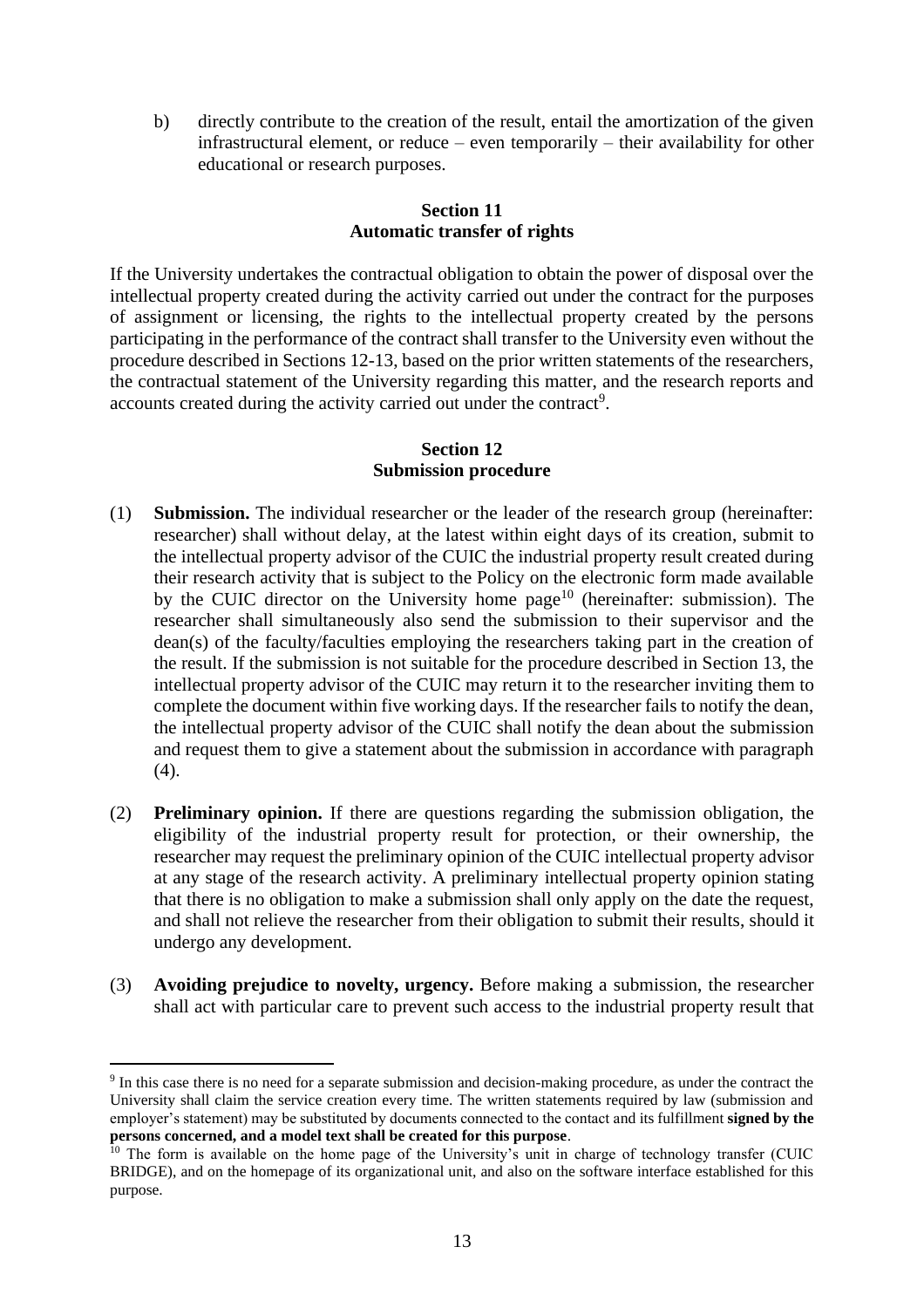would exclude obtaining protection. If it is justified to urgently file an application for the submitted result, the submission document shall expressly indicate this.

- (4) **Dean's opinion.** The dean or the person designated by them when notified about the presentation in accordance with paragraph (1) shall, within ten days of the notification, send a written statement to the director of CUIC about
	- a) their opinion whether the University shall claim ownership on industrial property result or not, and
	- b) the creators of and the creators' respective shares in the submitted industrial property result.
- (5) **Offering.** The researcher may offer to the University an industrial property result that is not subject to the Policy. If the director of CUIC decides that the offered industrial property result may be advantageously used by the University, the director may initiate the decision making process set forth in Section 13 with the proviso that where the University wishes to acquire the rights in the industrial property result, an assignment contract needs to be concluded with the researcher . If the parties cannot agree on the contractual terms within a reasonable time, the conclusion of such contract is not mandatory.

## **Section 13 Decision-making process**

- <span id="page-13-0"></span>(1) **Decision-making authority.** The Industrial Property Committee described in paragraph (2) shall make the decisions on behalf of the University in matters of ownership of the service industrial property result and, with the exception of the case in paragraph (8), the appropriate industrial property protection measures.
- (2) **Industrial Property Committee.** The University shall operate the Industrial Property Committee (hereinafter: Committee) to prepare and make the decisions on behalf of the University regarding the submitted industrial property results. The chairperson of the Committee is the director of CUIC or, if the director of CUIC appoints them in writing, the intellectual property advisor of CUIC. The Committee's members are
	- a) if not chairing the Committee the intellectual property advisor of CUIC,
	- b) the representative of the faculty where the intellectual property originated, appointed by the dean, and
	- c) the chancellor or a representative designated by them.

The Committee is convened by the chairperson of the Committee to discuss the submissions under Section 12. The composition of the Committee shall ensure that the expertise necessary for evaluating the intellectual property result is present among the members. To this end, the dean of the faculty concerned – where appropriate – may appoint another person with voting rights into the Committee besides the department representative under point b). The chairperson of the Committee may, subject to an obligation of confidentiality, invite other persons in a consultative role to the meetings of the Committee, who can assist the Committee with their expertise regarding the result's eligibility for protection or commercialization potential. The researcher who made the submission on the agenda shall also be invited to the meeting of the Committee in a consultative role.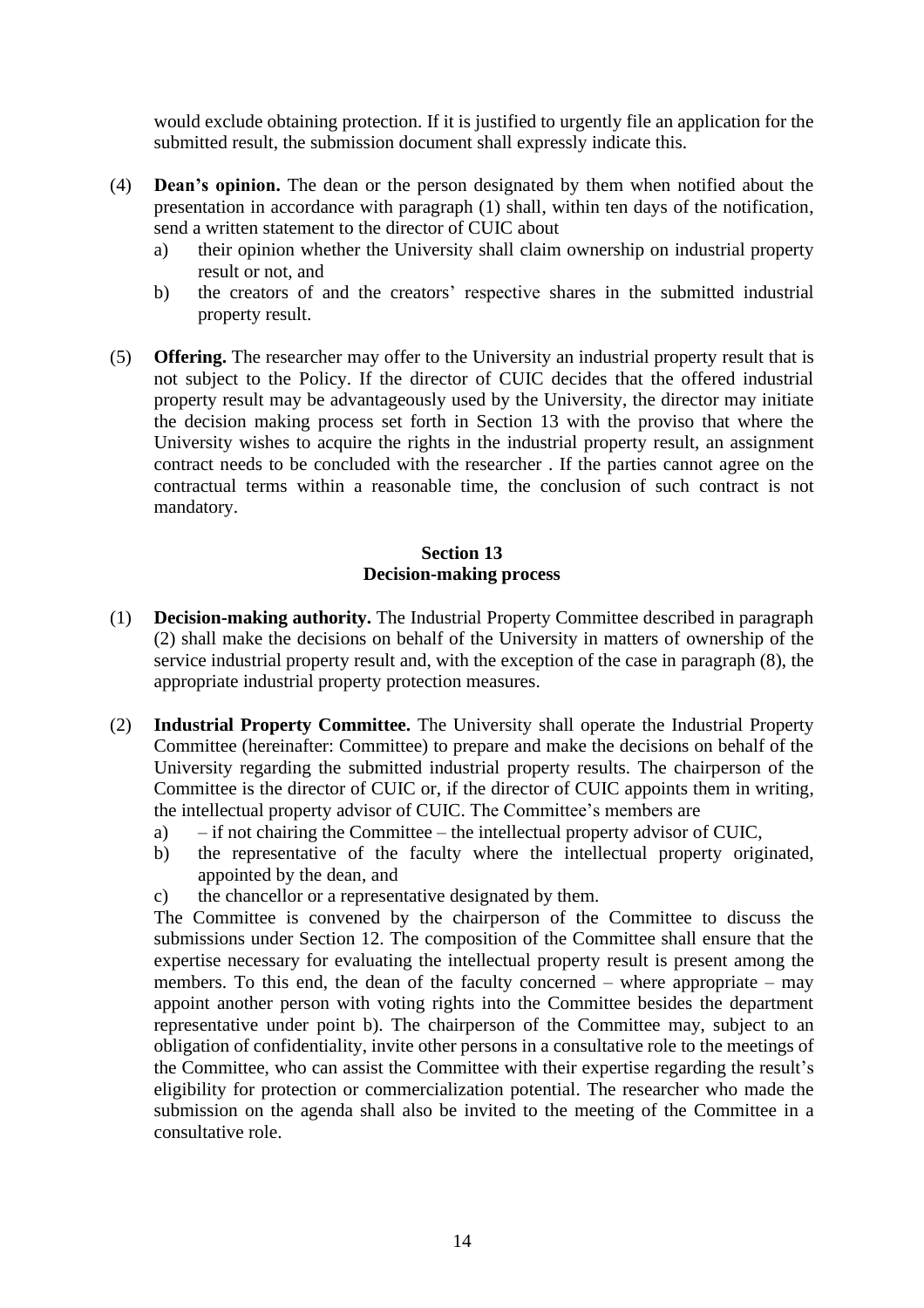- (3) **Making a Committee decision.** The Committee shall make their decision, if possible, within 30 days of receiving the submission and the dean's opinion, at least by holding one meeting – if necessary, through electronic communication means –, by trying to reach a consensus. Otherwise, the decision shall be made by the majority vote of the members, and in case of a tied vote, the chair's vote shall be decisive. If the Committee fails to make a decision within 90 days of receiving the submission, the creator(s) of the industrial property result shall be entitled to the ownership of the result, in accordance with point d) of Section 10 (2). In the decision-making process, the following shall be taken into account:
	- a) the contents of the submission,
	- b) the dean's opinion, and
	- c) if available the professional and market evaluation described in paragraph (4).
- (4) **Expert evaluation.** In justified cases, the Committee may request the assistance of an external expert for the preparation of the decision, who is able to assess the industrial property result form a commercialization and patent eligibility aspect. In this case, the expert shall carry out an assessment report, evaluating the licensing possibilities of the given industrial property solution, the effective methods of utilization, the user group possibly affected by the utilization, and the expected revenue from commercialization. In the assessment report, the expert shall make a recommendation whether legal protection should or should not be obtained for the intellectual property, and for the possible utilization methods. If an expert is resorted to, the time limit under paragraph (3) shall be extended by 30 days, but the 90-day deadline from the submission may not be exceeded in this case either.
- (5) **Involvement of the Innovation Council.** If the decision affects multiple faculties or requires the clarification of a fundamental institutional matter, the director of CUIC - if this does not risk meeting the 90-day time limit for the decision - may put the case on the agenda of the Innovation Council. The majority opinion of the Innovation Council shall be taken into account in the decision-making process, unless any of the faculties concerned raises an objection against this through their Council representative.
- (6) **The content of the Committee's decision.** The decision of the Committee under paragraph (1) shall, besides ownership and the results of the vote, based on the information available at the time of making the decision, and to the appropriate extent, address in the rationale the following:
	- a) the recommended form of industrial property protection, including the recommended sequence of national, regional and international routes for obtaining legal protection, taking into account the preliminary assessment of the possible legal protections;
	- b) the expected technical or economic advantages offered by the industrial property result;
	- c) the conditions for the practical application of the industrial property result<sup>11</sup> and the required steps thereto<sup>12</sup>;
	- d) the explored possibilities for licensing, with especial regard to the identification of the market partners, at least by industrial sector, or the conditions for establishing a spinoff company;
	- e) the terms of remuneration for the creators;

<sup>&</sup>lt;sup>11</sup> Product or service development, and its business model.

 $12$  E.g. manufacturing a prototype, participation at exhibitions, raising capital, establishing a spinoff company.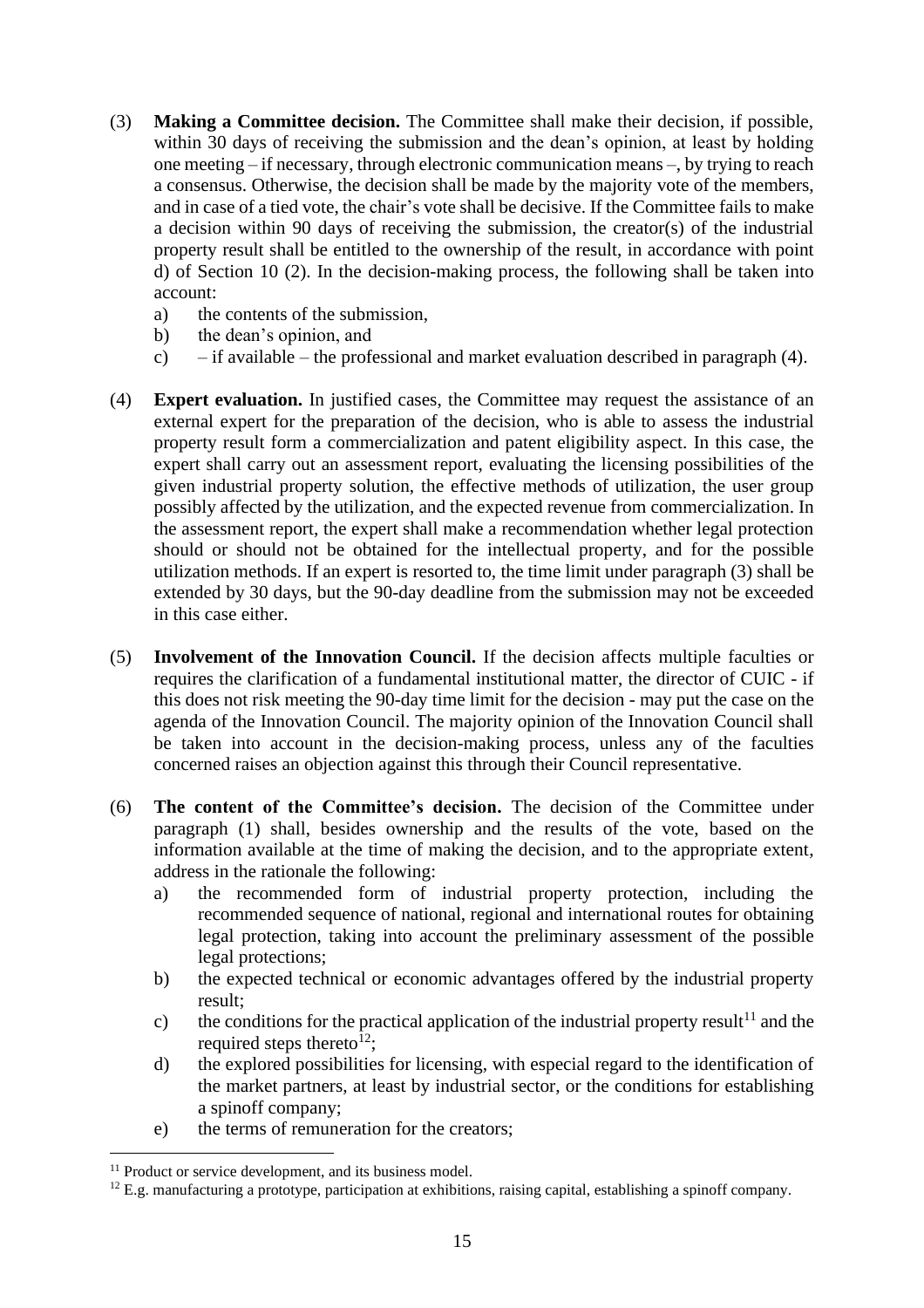- f) the expenditures for developing the industrial property result and the expected costs of the future steps.
- (7) **Communication of the decision.** The chairperson of the Committee shall sign the decision after putting it in writing. In case of an irreconcilable difference of opinions, the dissenting opinion may be recorded in a separate clause. The signed Committee decision shall be sent to the chancellor by the chairperson of the Committee, and a copy shall be sent to the researcher and to the dean who gave their opinion.
- (8) **Urgent measures.** If the urgent filing of an industrial property application is warranted by significant circumstances, the intellectual property advisor of CUIC – if all necessary information is received – shall immediately initiate the necessary procedure at the relevant authority without convening a meeting of the Committee, which shall ensure that priority may be claimed for subsequent applications.
- (9) **Implementing the decision.** If in accordance with the decision under paragraph (1) the University claims ownership on the submitted industrial property result, and the nature of the result warrants this, the intellectual property advisor of CUIC shall make the necessary steps within a reasonable time to ensure its legal protection. The steps for obtaining the industrial property law protection shall be taken by CUIC on behalf of the University, in cooperation with the researchers in technical questions, unless a derogation from this, initiated by the dean of the interested faculty, is approved by the director of CUIC. The director of CUIC, taking into account the rules on procurement and representation, may resort to the services of an attorney-at-law or patent attorney for the preparation of industrial property applications, and for representation in the administrative proceedings.
- (10) **Costs.** The costs of administrative proceedings for the service industrial property results, and the other costs of obtaining and maintaining legal protection – including the remuneration of the legal representative – shall, in accordance with Section 8, be borne by the University.
- (11) **Utilization as trade secret.** If the University keeps the intellectual property result confidential and utilizes it as a trade secret, it may, in its decision under paragraph (1), forgo to apply for industrial property protection, or, in a decision under paragraph (13), it may withdraw its application before its publication, even if it claimed ownership on the industrial property result.
- (12) **Assent to the creator's ownership.** If in accordance with the decision under paragraph (1) the University does not claim ownership on the service industrial property result, the creator(s) of the industrial property solution shall be entitled to apply for protection in their own name and have ownership on their intellectual property result.
- (13) **Subsequent decisions.** Following the decisions pursuant to paragraph (1) or (8), the CUIC director, taking into account the feedback on eligibility for protection received during the preparation of the application or the administrative proceedings, as well as any new information about the commercialization potential of the industrial property result, shall review the necessity to continue the proceedings, to initiate new proceedings, to maintain or renew protection, or to enter into a transaction, within the following deadlines:
	- a) immediately after submitting an application under paragraph (8),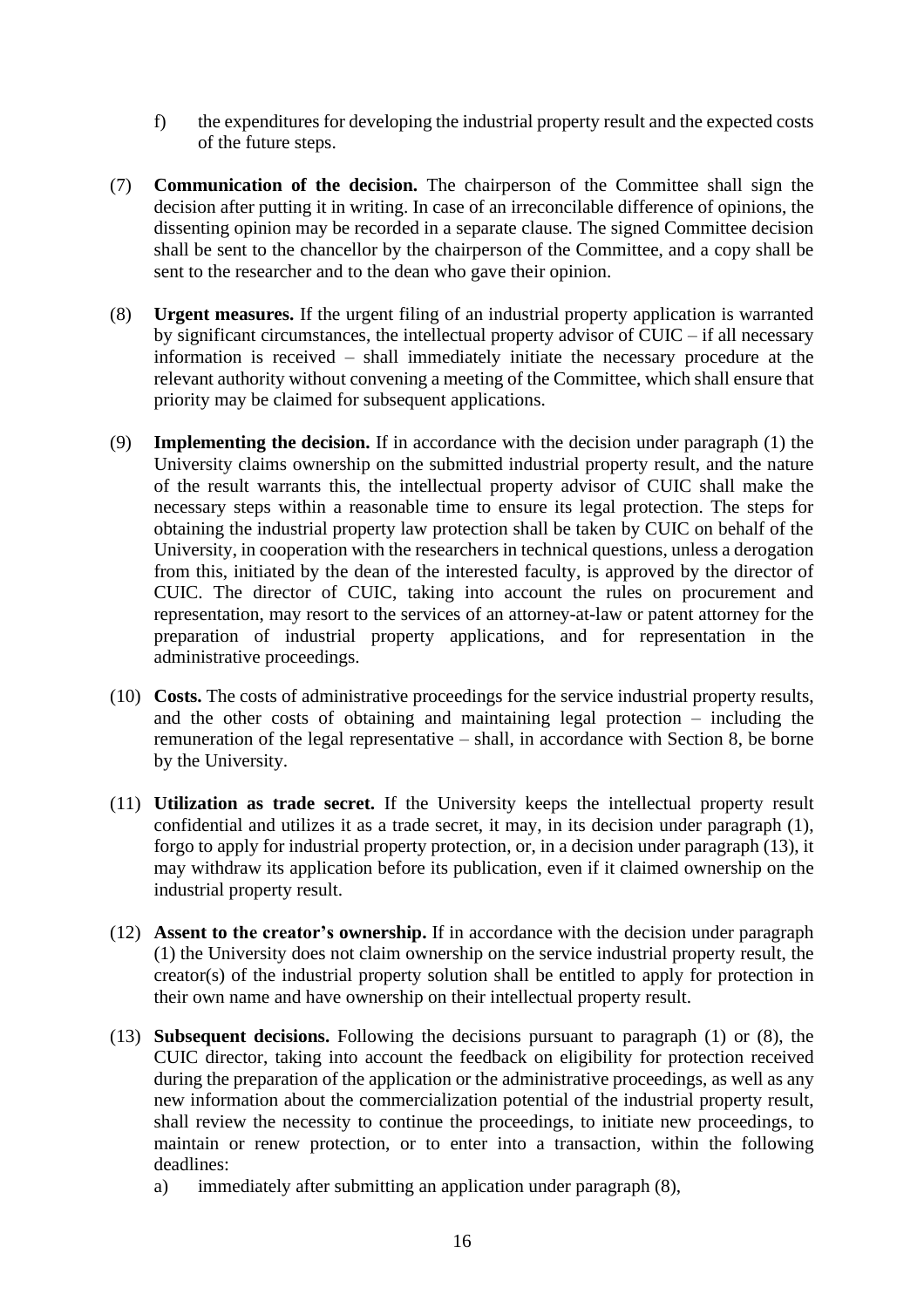- b) immediately after receiving an invitation from the industrial property authority to submit documents or make a statement,
- c) for the purposes of filing international applications, by the end of the ninth month after filing a priority application,
- d) for the purposes of renewing provisional protection or granted rights, annually, by the due date of the maintenance or renewal fee,
- e) for the purposes of commercializing of the industrial property result (license, assignment), within a reasonable time from receiving a business offer,
- f) immediately after obtaining new information about the eligibility or commercial potential of the result.

As a result of the review, if the decision includes a financial commitment, or it is in conflict with a prior Committee decision, the director of CUIC initiates a new decisionmaking procedure in accordance with paragraphs (2)-(7) by convening the Committee. If this is not the case, the director of CUIC shall independently make a decision based on the result of the review, with the notification of the Committee members, the researcher, and the dean of the faculty concerned. If the Committee needs to be convened, but holding a meeting with the original composition is obstructed or it would mean that the matter cannot be debated within a reasonable time, new member(s) may be appointed. The director of CUIC may delegate the authority described in this paragraph to the intellectual property advisor of the CUIC in writing, for a fixed time or until withdrawn.

(14) **Offer to the creator.** If the University, based on its decision under paragraph (13), as an applicant in an industrial property case, commits an act or wilfully fails to meet a deadline that eliminates the possibility of obtaining legal protection – except in cases described in paragraph (11) –, and the creator has not previously receive any remuneration, the CUIC – through its intellectual property advisor, and setting a deadline for the response – shall offer to assign ownership to the inventor without any financial compensation. Where appropriate, the University may decide to request a non-exclusive, non-transferable and non-sublicensable right to use the industrial property result in exchange for the assignment of these rights.<sup>13</sup>

### **Section 14 Remuneration of the creator**

- <span id="page-16-0"></span>(1) **Right to remuneration.** If the University commercializes the service industrial property result (own use, licensing, and transfer) the researcher shall, to the extent the law prescribes it, be entitled to a creator's fee, which shall be determined in a separate fee contract. If the contract contains no provisions about a third party taking over the payment of the creator's fee, or, in case of joint protection, the joint right owner commercializing the result is not obliged to pay this fee, the creator's fee shall be paid by the University.
- (2) **Base for remuneration.** Unless specified otherwise in the contract, the creator's fee payable by the University shall be calculated based on the net revenue from the marketing (hereinafter: fee base). When calculating the net revenue, the revenue from commercialization (hereinafter: revenue) shall include all amounts paid or other pecuniary advantage provided by the buyer (licensee) as compensation for the assignment or license, however, it shall not include the value of the instruments given or services or rights provided under the contract establishing the cooperation with the University. To

 $13$  Cf. Article 12 (4)-(5) of the Patent Act.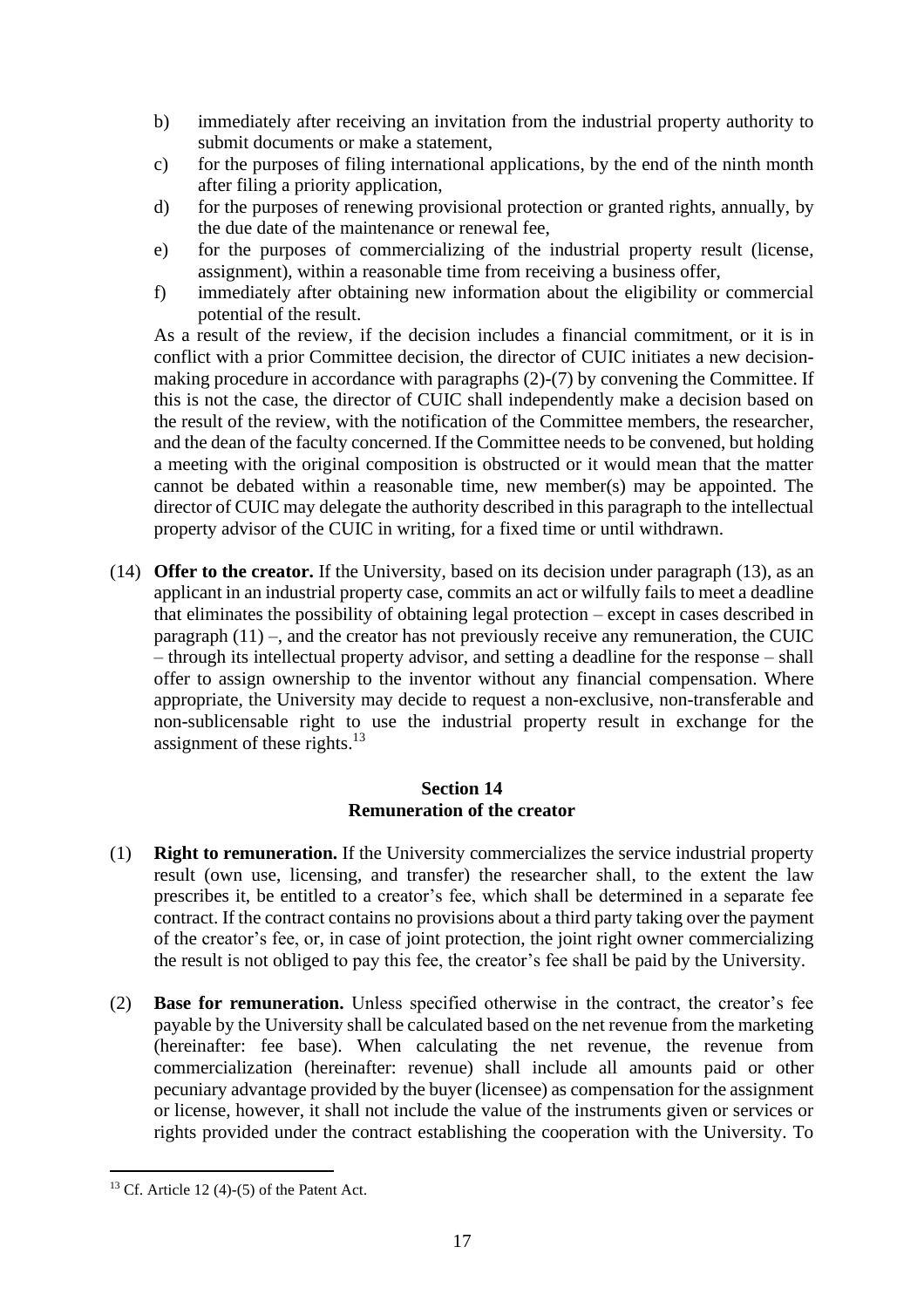calculate the net revenue in order to determine the fee base, the following shall be deducted from the revenue:

- a) the costs related to creating the industrial property result,
- b) the costs of evaluating the industrial property result, the costs of the proceeding(s) for obtaining, maintaining, defending or enforcing the legal protection, and
- c) the costs borne by the University in connection with commercialization,
- d) the taxes, fees and all other legal dues, including the dues on the creator's fee payable by the University.
- (3) **Amount of the remuneration.** If the contract does not specify otherwise, the creators of the industrial property solution shall receive the following gross remuneration from the fee base, in proportion to their share in the creation:
	- a) if the base is no more than ten million Forints, then the creator's fee is 50% of the fee base;
	- b) if the fee base is more than ten million Forints, then the creator's fee is 30% of the amount above ten million Forints plus five million Forints.
- <span id="page-17-0"></span>(4) **Payment of the remuneration.** The creator's fee shall be calculated and paid out annually, in accordance with the settlement rules of the fee contract.

### **Chapter V COPYRIGHT**

## **Section 15 General obligations regarding works under copyright**

- <span id="page-17-1"></span>(1) **Expected care.** The author of the work described in point c) of Section 4 (2) and created by the person described in Section 4 (1) and all other persons having access to a copy of the work<sup>14</sup> shall make sure, as reasonably expected under the given circumstances, before making the contents of the work public in any way<sup>15</sup> that this action will not expose information that would
	- a) eliminate or risk the legal protection of the technical solution described in the work, incorporated in the work or realizable by using the work, or
	- b) infringe the intellectual property rights or trade secrets of third parties in particular the contractual partners of the University.
- (2) **Mandatory indication of the University affiliation.** Based on their legal relationship with the University, the author of the work described in point c) of Section 4 (2) shall indicate the name or, where appropriate, another distinctive sign of the University on the work or in its bibliographical data in accordance with the Branding Manual of the

 $14$  The copyrighted works created at the University are often made public by the actions of other persons besides the authors, therefore the obligation for expected carefulness should be expanded also to other people (consultants, research group members, etc.).

<sup>&</sup>lt;sup>15</sup> Making public shall mean all written or oral communication (therefore any publication or exhibition, and also all presentations), and all public practical presentation (e.g. exhibition of the prototype), which would cause the information contained in the work to be known to an undetermined number of persons, who are not bound by confidentiality. Making public shall also include the upload to a repository that is available for the public, or even to a limited number of persons, who are not bound by confidentiality.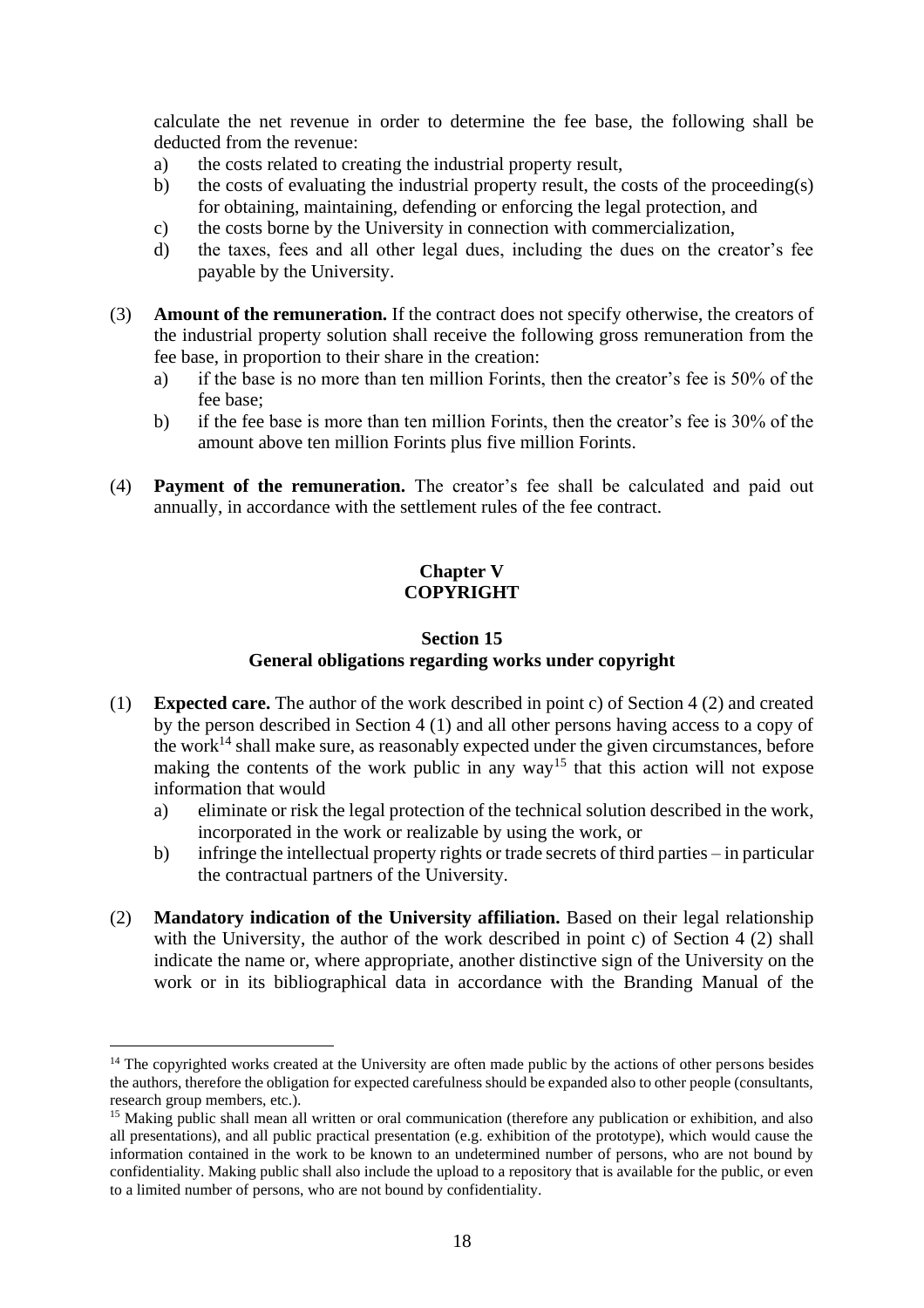University, in a way that fits the nature of the work, with their contact information including their University e-mail address

- a) when using of the work (including its publication),
- b) when depositing the work into a repository in accordance with Section 16, and
- c) when publishing the bibliographical information of the work in a the national scientific bibliography database.<sup>16</sup>
- (3) **Best efforts to provide open access.** In case of all scientific work that was created with at least  $50\%$  public funding<sup>17</sup>, the owner of the economic rights shall make their best efforts so that the conditions for the use of the work enable
	- a) its deposit to the institutional repository of the University<sup>18</sup>, and
	- b) the open access after the following embargo periods have expired:
		- ba) maximum 12 months after the first publication in case of natural science and technical science works,
		- bb) maximum 24 months in case of works in the domain of social sciences,
		- bc) maximum 8 years in case of monographies.

### **Section 16 Repository**

- <span id="page-18-0"></span>(1) **Repository.** The author of the work described in sub-point ca) and cb) of point c) of Section 4 (2) created by a person under Section 4 (1) shall register the identification data of the work and – if the nature of the work makes it possible – the work itself<sup>19</sup> in the institutional repository of the University, provided that this is not performed automatically from another source.
- (2) **Repository use.** The institutional repository of the University shall be entitled to use the work in accordance with the free use provisions of the Copyright Act and the open access conditions applicable to the given work.
- (3) **Obligation to provide access.** If the terms of use specify an embargo period, the institutional repository of the University shall, after this period has expired, make the work accessible in accordance with the open access provisions.

#### **Section 17 Procedure before publishing**

<span id="page-18-1"></span>(1) **Notification.** The author of the work described in point c) of Section 4 (2) and created by a person under Section 4 (1) shall notify the head of the department employing the author in advance about their intention to initiate the publication of the work and send a draft of the publication as well. This notification may be made simultaneously with the submission under Section 12 (1), as part of the documents submitted.

<sup>16</sup> Hungarian Scientific Bibliography (MTMT)

<sup>&</sup>lt;sup>17</sup> In accordance with the public finance rules, the salary paid for public service shall not be deemed public funding. <sup>18</sup> The institutional repository of the Budapest University of Technology and Economics, the Digital Archive of the University (MDA) is available at the [https://repozitorium.omikk.bme.hu](https://repozitorium.omikk.bme.hu/) domain.

 $19$  If the tender conditions or other rules regarding the creation of the work do not specify otherwise, the reviewed manuscript shall be placed in the institutional repository.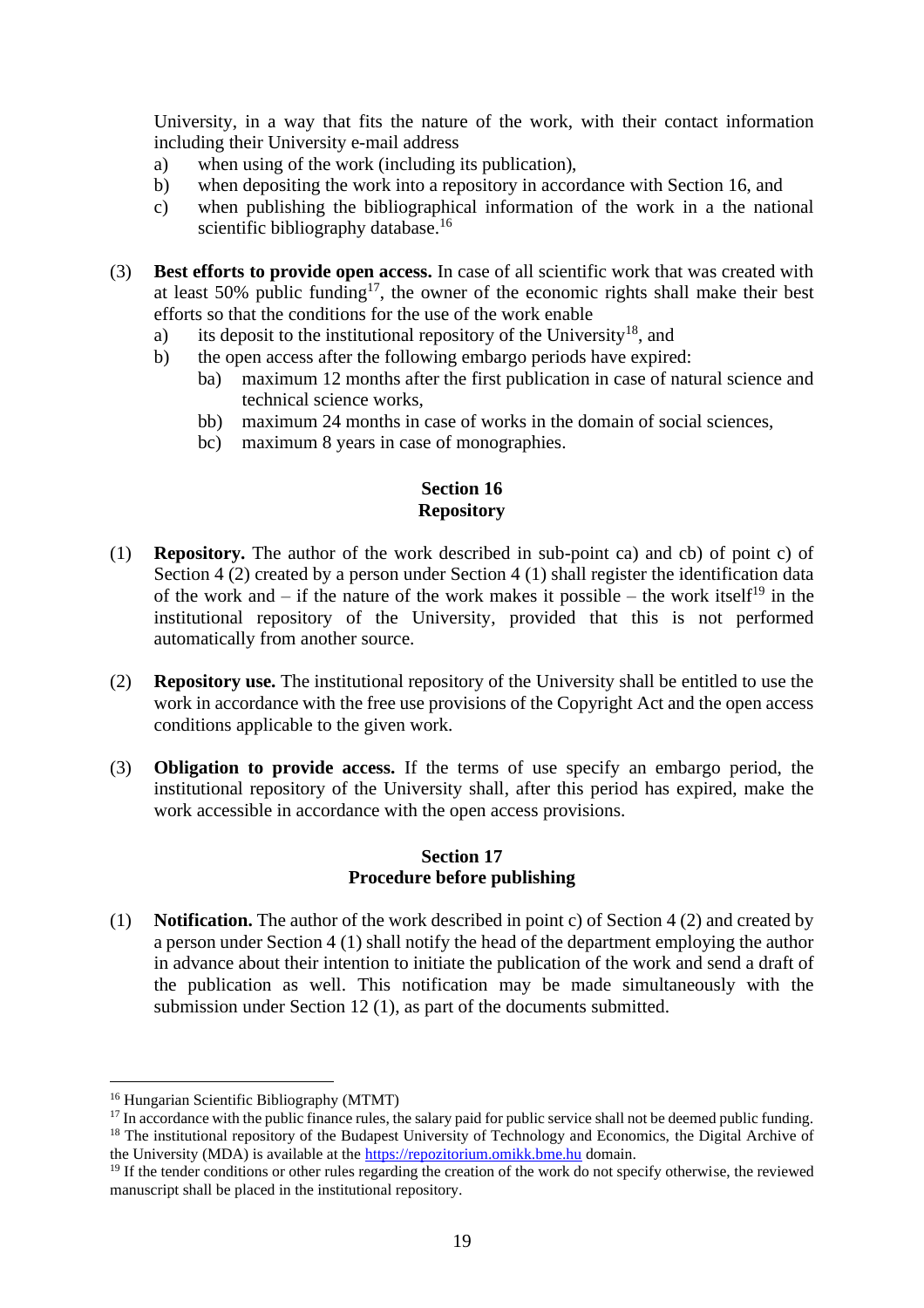- (2) **University assent.** The head of the department if necessary, by consulting with the dean or the person designated by the dean, or the director of CUIC or its intellectual property advisor – shall make a statement within 15 days about approving or rejecting the publication of the work. The head of the department may also state that they recommend the postponement of the publication for a specified period of time. If the head of the department fails to make a statement within the deadline, the publication shall be deemed approved.
- (3) **Refusing the approval.** The approval may only be refused if
	- a) the publication of the work would risk the University's rights to the intellectual property result, especially as regards industrial property protection or the utilization of the result as a trade secret, or
	- b) the work was created through cooperation under a contract that limits or prohibits the publication of the work.

### **Section 18 Moral rights**

- <span id="page-19-0"></span>(1) **Ensuring the moral rights.** Irrespective of the transfer of the economic rights, the University shall recognize and ensure that the persons described in Section 4 (1) enjoy moral rights in accordance with the Copyright Act.<sup>20</sup>
- (2) **Privileges of the author.** The University shall not require the authors to waive their individual rights in exchange for any appointment, admission, employment or support.
- (3) **No indication of the name.** If the University as the owner of the economic rights, or by exercising its rights to use the work in accordance with the provision of the Policy or under a contract, lawfully adapts a copyrighted work, the author may require that the adapted work shall be used without the indication of the author's name.<sup>21</sup>

#### **Section 19 General rules on the economic rights**

<span id="page-19-1"></span>(1) **General rule.** Unless the exception laid down in Section 22 (1) applies, or the University transferred these rights to the author in writing, the University shall be entitled to the economic rights on the works under copyright or related rights protection (including software and databases) that were created while performing their employment duties<sup>22</sup> by a person in public service or in other, regular employment relationship with the University during their work or by using a significant portion of the University's resources as described in Section 10  $(4)$ .<sup>23</sup> If the University licenses the work or transfers the economic rights to other persons, the appropriate remuneration for the author shall be determined in a separate agreement in accordance with Section  $20^{24}$ 

 $20$  Right of attribution, right of decision on publication, and the protection of the integrity of the work (cf. Chapter II of the Copyright Act).

<sup>&</sup>lt;sup>21</sup> This provision reflects Article 12 (3) of the Copyright Act.

<sup>22</sup> Refer to footnote 8.

<sup>&</sup>lt;sup>23</sup> Cf. Section 30 of the Copyright Act. For the handover, refer to the applicable provisions of Articles 21 and 23.

<sup>&</sup>lt;sup>24</sup> In case of software and databases, the authors are not entitled to remuneration under the Copyright Act, the University may, however, provide them remuneration in a separate agreement in accordance with the Policy.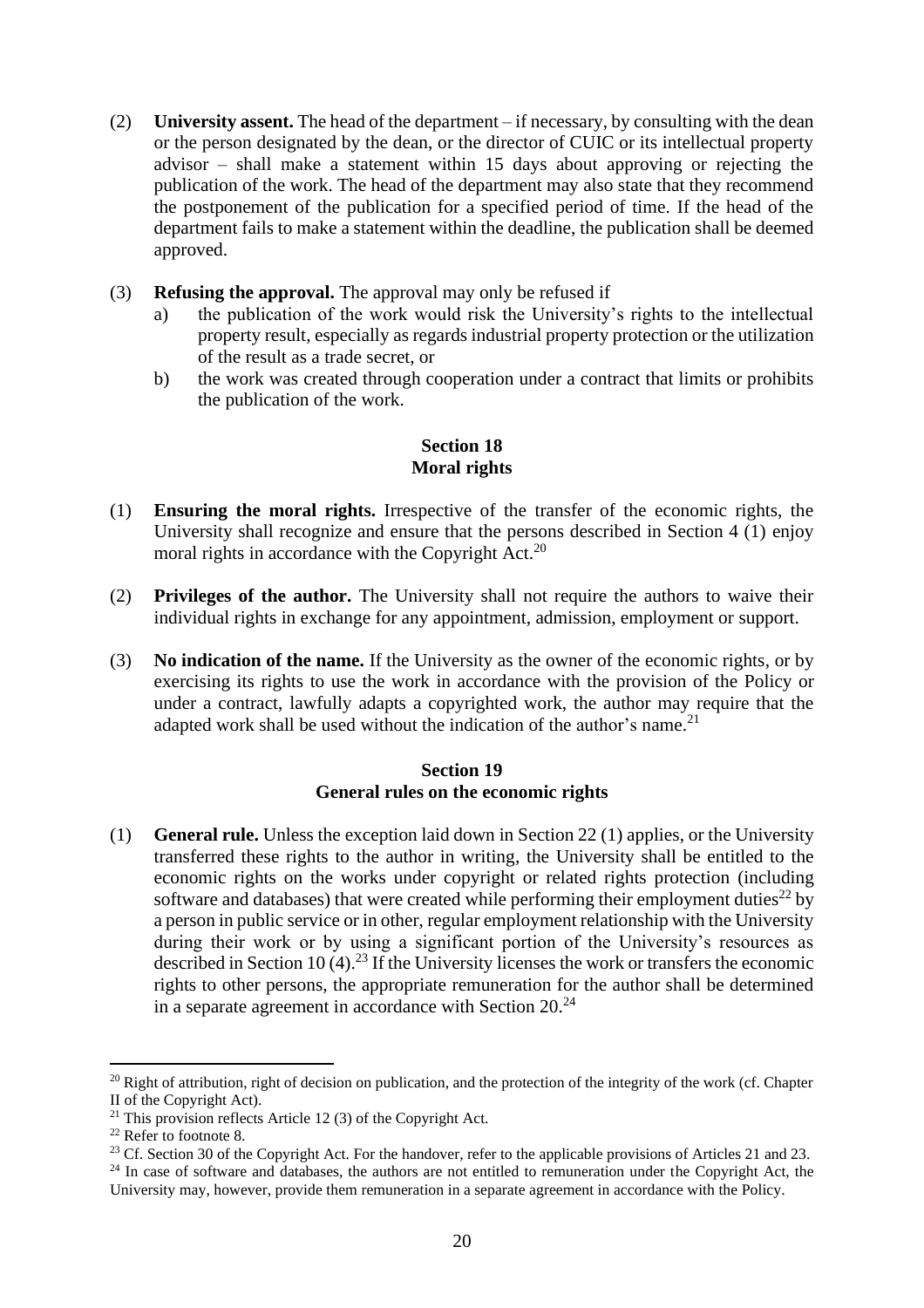- (2) **Commissioned works.** The economic rights on works under copyrighted or related right protection created by a person in a contractual relationship with the University<sup>25</sup> as the customer, and the licenses for the use of such works shall be governed by the provisions of the contract. Where the transfer of these rights is prohibited by law, but the intention of the parties is to give ownership of the economic rights to the University<sup>26</sup>, then the University strives to acquire the widest possible license in the contract, with exclusive utilization rights without any temporal or geographical limits.
- (3) **Stipulated utilization rights.** If the law, tender<sup>27</sup> or the utilization conditions of another work used for the creation of work<sup>28</sup> contain provisions that stipulate wider or more limited utilization rights<sup>29</sup>, then the scope of the licenses to use the works described in Section 21(1) and 22(4) shall be governed by these provisions and by the related written statement of the author.

#### **Section 20 Remuneration of the authors**

- <span id="page-20-0"></span>(1) **Right to remuneration.** If the University obtained the economic rights of the work from the creator and does not re-assign them to the creator, then the creator - except in the case described in Section 21 (4) - shall be entitled to appropriate remuneration, if the University licenses the work or transfers the economic rights of the work to other parties. The amount of the remuneration shall be determined in a separate contract, taking into account Sections 21 (5) and 23 (6), and derogations therefrom without justification is not allowed.
- (2) **Works with multiple authors.** If a work has multiple authors, the amount determined in the fee contact described in paragraph (1) shall be paid collectively to the authors, and the authors shall divide this amount proportionally in accordance with their statement about their contribution share in the work. If such statements were not made, the amount shall be divided equally.

## **Section 21 Special rules for works created for educational purposes**

<span id="page-20-1"></span>(1) **Conditions for the utilization rights.** In case of works described in sub-point ca) of point c) of Section 4 (2) and created by persons under Section 4 (1), the University - as the owner of the economic rights - shall hereby grant utilization rights (licenses) to the author as described in paragraph (2), with the obligations described in Sections 15, 16 and 17 (1).

<sup>&</sup>lt;sup>25</sup> The party to the service contract, which may include guest researchers or guest professors, whose legal relationship is governed by an inter-institutional agreement or who entered into a separate contract with the University.

<sup>&</sup>lt;sup>26</sup> The economic rights cannot be transferred except in the case of software, databases, motion pictures, works ordered for advertising purposes and works created during employment, and in case of inheritance.

<sup>&</sup>lt;sup>27</sup> E.g. mandatory Open Access provisions in the tender and support contract.

<sup>28</sup> E.g. *Open Educational Resources* (OER), *non-permissive* Open Source software or certain types of Creative Commons licenses.

<sup>29</sup> This also includes licenses without limits ("*public domain"*).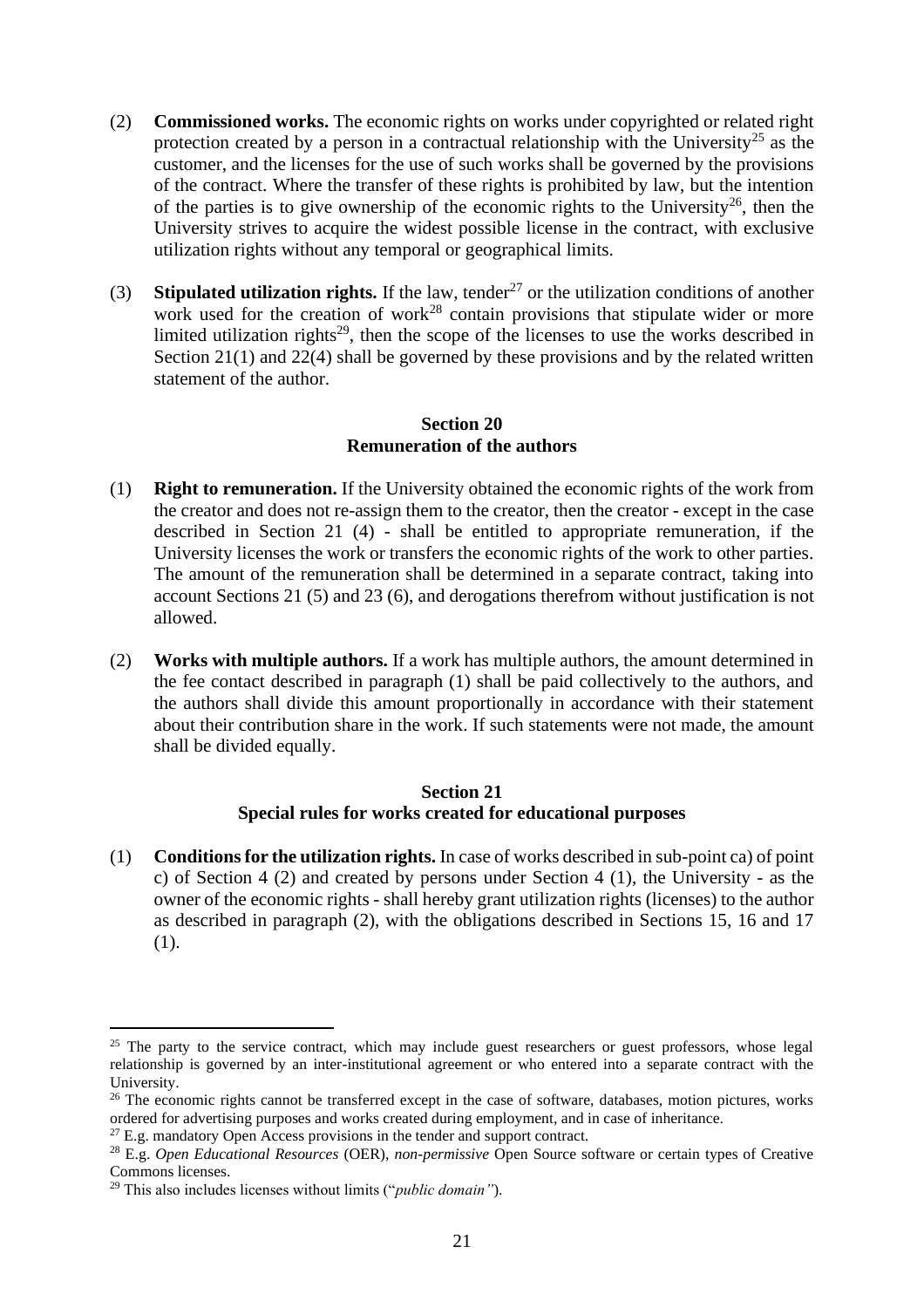- (2) **Utilization rights.** If the conditions described in paragraph (1) are met, the University shall grant the author of the work a non-exclusive, non-transferable, sublicensable without remuneration, free of charge license for the educational or research use of the work for such uses (including the reproduction in the number of copies needed, distribution, public performance, communication to the public, exhibition, and the adaptation of the work), with the quantitative limits and to such an extent that is required by the educational or research activity carried out at the University by the author. The work may only be used outside the University or for commercial purposes with the separate prior written authorization of the University. The vice-dean in charge of finances of the faculty employing the author has the right to grant this authorization on behalf of the University.
- (3) **Handover and notification.** The author of the work described in paragraph (1) at the same time as the electronic handover<sup>30</sup> – shall also notify the head of the department, who shall act in accordance with the Educational Codex<sup>31</sup> regarding the work's educational use.
- (4) **No right to remuneration in case of teaching aids.** The author of a work described in paragraph (1) shall not be entitled to separate remuneration, if
	- a) the work is deemed a teaching aid, the creation of which was the author's obligation in their employment as an educator, and where
	- b) without this work the mastery of the subject material taught by the author cannot be assessed, or the expected quality of education cannot be met.
- (5) **Remuneration for textbooks and lecture notes.** The gross remuneration (including taxes payable by the University) of the author for the textbooks and lecture notes, as described in paragraph (1), if the contract between the University and the author does not provide otherwise,
	- a) if the work is published by the University: the multiplication of the number of works sold by 10% of the net retail price of the work, calculated quarterly,
	- b) if the work is distributed under a contract with a publisher: 50% of the licensing fee paid to the University, with a due date aligned with the accounting periods agreed with the publisher.

### **Section 22 Special rules for scientific and construction engineering works**

<span id="page-21-0"></span>(1) **Conditions for retaining the economic rights.** If paragraphs (2) or (3) do not exclude it, the economic rights of the work described in sub-point cb) of point c) of Section 4  $(2)^{32}$ created by persons under Section  $4(1)$  – derogating from the statute on works created

<sup>&</sup>lt;sup>30</sup> Based on this, the University acquires the rights in accordance with Section 30 (1) of the Copyright Act. The separate labor law classification of the handed over works is not necessary, and with the utilization rights described in paragraph (2) it is also not necessary to stipulate that the economic rights shall return to the author if the work is not used as educational material. In special cases, the University may return the economic rights to the author (Sections 51 and 55 of the Copyright Act on the termination right of the author - without a transfer contract - shall not be applicable).

<sup>&</sup>lt;sup>31</sup> Educational Codex of the Budapest University of Technology and Economics (Rules on the quality management of the education, 2014). Approved at the Senate meeting on 22 February 2010. The text in force shall be the consolidated version including the amending Senate decisions dated 31 March 2014 and 30 June 2014.

<sup>&</sup>lt;sup>32</sup> This includes the works made to order by researchers, developers, experts or designers under contracts concluded with external partners, if these works were created under an existing legal relationship with the University.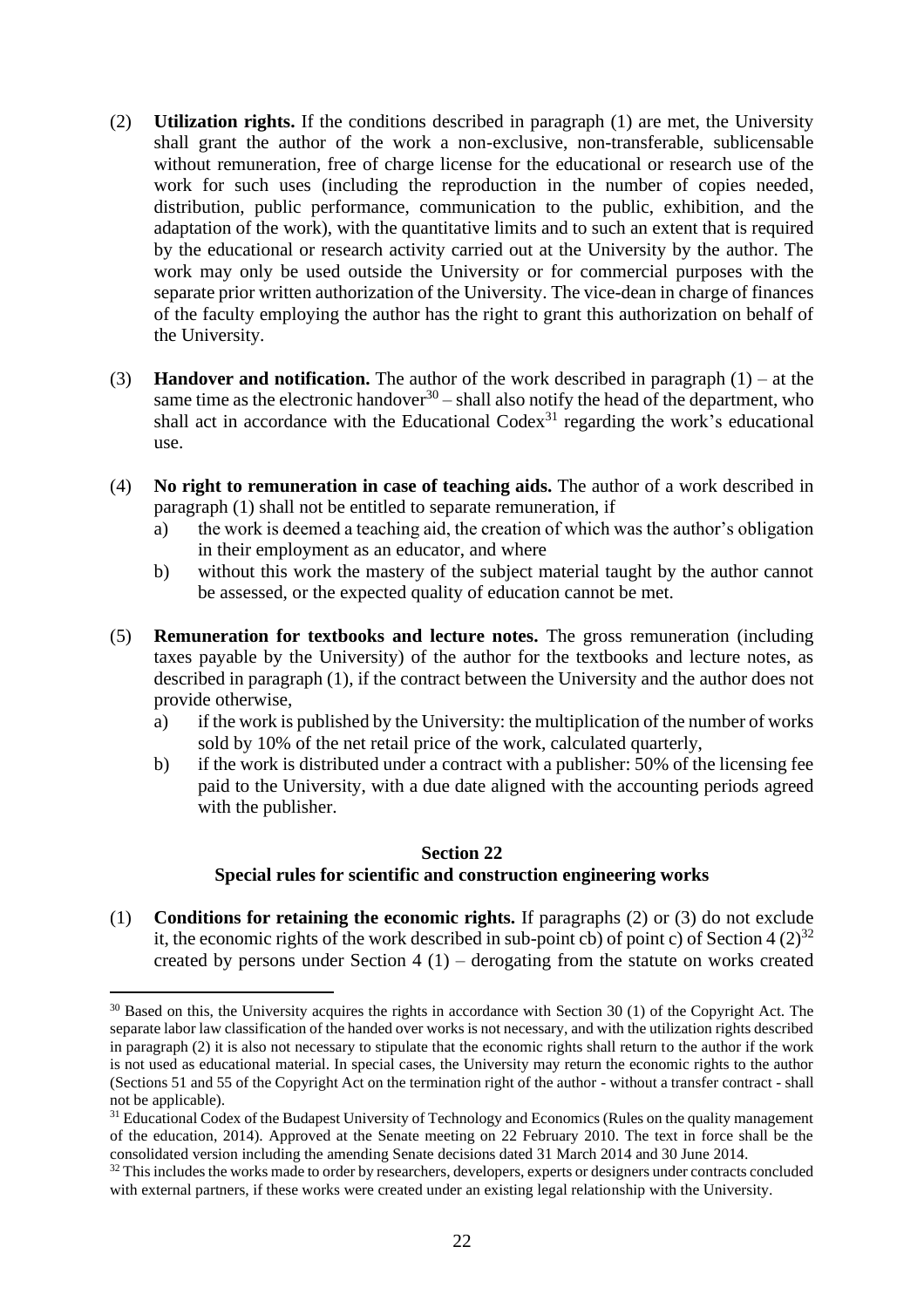during employment, based on the employment documents signed by both parties – shall not be obtained by the University from the author<sup>33</sup>, therefore the author enjoys full ownership.<sup>34</sup> However, by accepting the provisions of the Policy<sup>35</sup>, the author, in case of a work that was created during their activity under the legal relationship with the University or by the significant use of the University's resources, shall

- a) grant the University the utilization rights described in paragraph (4), and
- b) meet the obligations described in Section 15, 16 and 17 (1).
- (2) **Research, development, expert and design contracts.** The provisions of paragraph (1) are not applicable, if the scientific research, development, expert or design activity is carried out under a contract between the University and a third party<sup>36</sup>. In this case the economic rights of the work shall be owned by the University in accordance with Section 19 (1), and these shall be governed – without prejudice to the applicable laws – by the provisions of the signed contract and the related written statement of the author.
- (3) **Supported projects.** If the scientific research, development, expert or design activity is carried out under a contract of the University for the purposes of using public funding, which was concluded during a tender procedure, then the provisions in paragraph (1) shall only be applicable if allowed by the call's terms and conditions.
- (4) **Utilization rights.** If the conditions described in paragraph (1) are met, pursuant to point a) of that paragraph, the author shall grant the University a non-exclusive, nontransferable, sublicensable, free of charge license for the use of the work for administration, promotional and educational purposes, for such uses (including the reproduction in the number of copies needed, distribution, public performance, communication to the public, exhibition, and the adaptation of the work to the extent necessary for the purpose without violating the moral rights of the author), with the quantitative limits and to such an extent that is required to fulfill the University's obligations under legislation or a tender, or to carry out its institutional missions.

### **Section 23 Special rules for software and databases**

<span id="page-22-0"></span>(1) **Software handover.** The handover of software described in sub-point cc) of point c) of Section 4 (2) and created by persons under Section 4 (1) shall be deemed complete, when it is – fully or partially – placed in the repository described in paragraph (5).

<sup>&</sup>lt;sup>33</sup> Except in case of such jointly created works (Section 6 of the Copyright Act), where the contributions of the authors cannot be separated.

<sup>&</sup>lt;sup>34</sup> In this case, a license contract may be signed with third parties (usually for the purposes of publication), but the non-exclusive utilization right of the University shall be also taken into account. In case of jointly created works, a separate agreement shall be concluded with the co-authors not subject to the Policy regarding the utilization right of the University. In case of connected works, the utilization right of the University applies for the part of the work that was created by a person that falls under the personal scope of the Policy.

<sup>&</sup>lt;sup>35</sup> The employment documents shall include a reference to the utilization right of the University.

<sup>&</sup>lt;sup>36</sup> Research, consortium or any other contract under which the University has an obligation to cooperate in research or development or as an expert or consultant or has a design obligation. These contracts shall have provisions on the rights on the intellectual property assets created during the project. If the parties agree, the economic rights may be assigned or - if this is not possible - the widest scope of utilization rights may be granted to the contracting partner.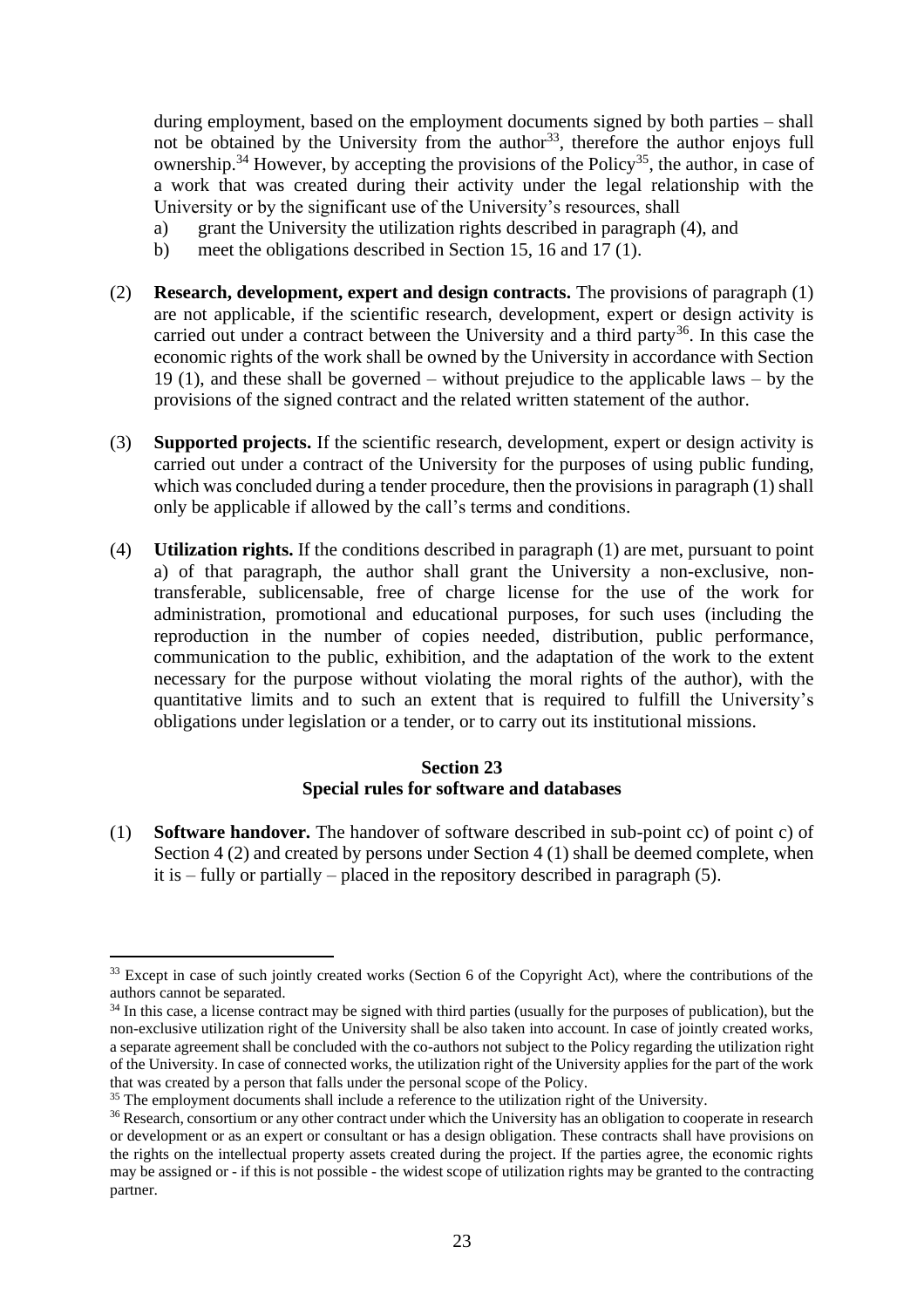- (2) **Software notification.** The author of the software or the representative appointed by the authors shall immediately notify the head(s) of the department(s) employing the author or the authors after the work is completed and handed over. This notification may be made simultaneously with the notification under Section 17 (1), as part of that notification. The head of the department, after the preliminary evaluation of the business utility of the software and the examination of the license terms of the components of the software - if necessary consulting with the director of CUIC or its intellectual property advisor - shall decide within a reasonable period, whether to re-assign the economic rights of the work by transferring them to the author on behalf of the University. If multiple departments are involved, the heads of the departments shall discuss this matter, and if any of them finds that the University shall claim ownership in the economic rights, then those cannot be transferred. If the software is part of an invention that must be submitted in accordance with Section 12, then the head of the department cannot re-assign the economic rights. The head of the department shall inform the author making the notification about the decision in writing.
- (3) **Procedure in case of software with commercial potential.** If there is a possible business utility for the software, or the software is part of a service invention, the head of the department shall notify the director of the CUIC in writing within 30 days from receiving the notification made in accordance with paragraph (2). Upon the receipt of this notification, the director of CUIC shall discuss the possible commercialization potential with the author and the head of the department, and, if necessary, the director shall convene the Committee in accordance with Section 13 to identify the possible commercialization options. If the director of the CUIC, based on the consultation and the opinion of the Committee, decides that the University shall not commercialize the software, then the director may re-assign the economic rights on behalf of the University by transferring them to the author. Otherwise the director of CUIC shall ensure that the software is placed in the University know-how property database, and – in accordance with paragraph (4) – determine the software's license terms to be published.
- (4) **Software licenses.** If legislation, tender specification or license terms of other works used for the creation of the work include provisions on the use of the work or regarding its use or licensing, <sup>37</sup> these apply to the licensing terms of the software described in sub-point cc) of point c) of Section 4 (2). If there are multiple options for granting licenses<sup>38</sup>, and the University does not re-assign the economic rights to the author as described in paragraphs (2) and (3), the University shall take into account the preference of the author and applicable recommendations when drafting the license terms. If it does not contradict the utilization of the software, the University shall grant the author of the work a nonexclusive, non-transferable, free of charge license to use of the work for educational purposes for such uses, with the quantitative limits and to such an extent that is required by the educational or research activity carried out by the author at the University.
- (5) **Software repository.** Software described in sub-point cc) of point c) of Section 4 (2) and created by persons under Section 4 (1) shall be placed in the electronic, cloud-based repository of the research group within 15 days of its creation, and the work shall be identified with the tag of the University.

<sup>37</sup> E.g. Open Source provisions in the tender, use of *non-permissive* Open Source software or certain types of Creative Commons licenses.

<sup>&</sup>lt;sup>38</sup> Where proprietary source code is possible or various types of open source licenses may be applied.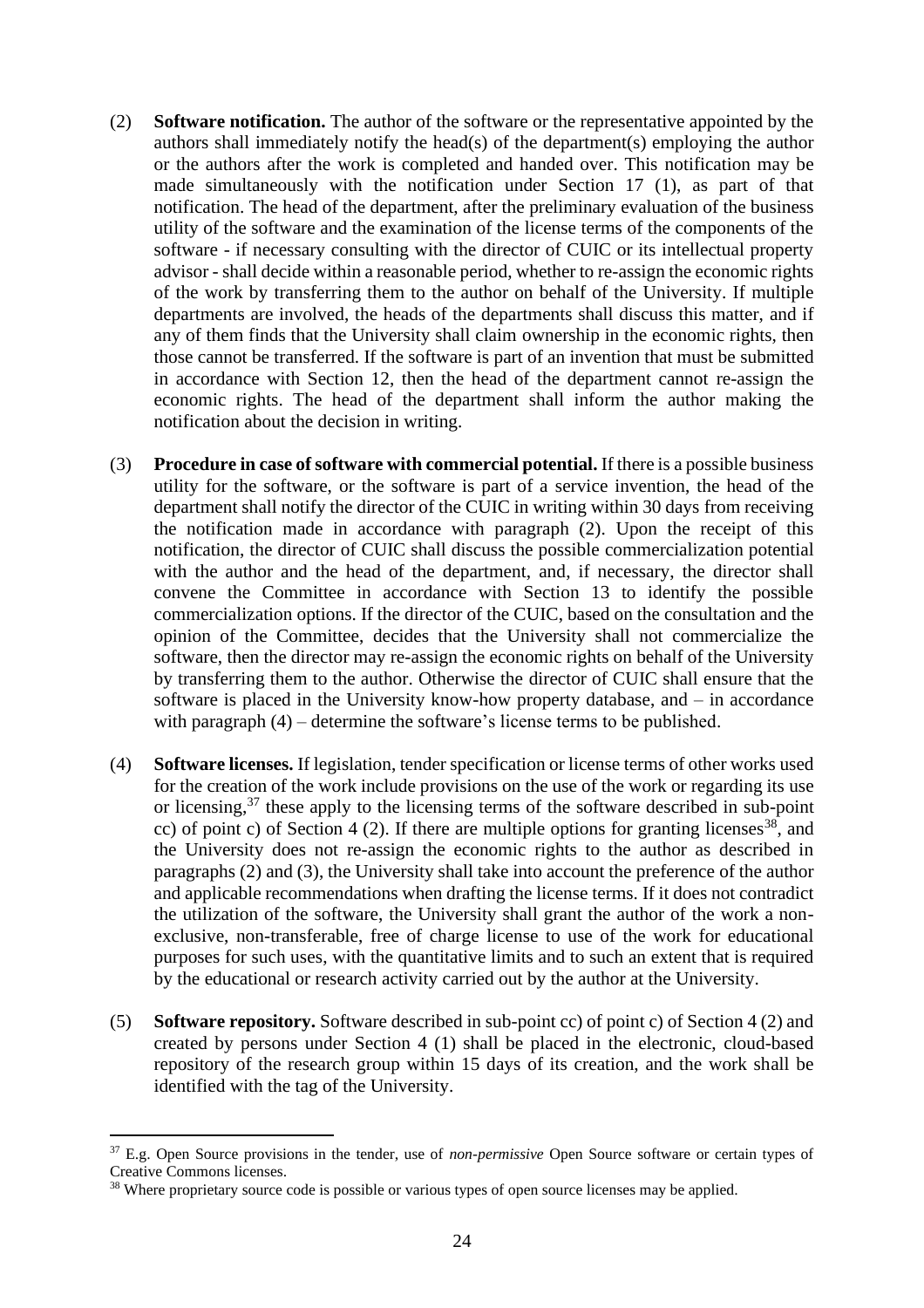- (6) **Remuneration of the author or creator.** If the University decides to commercialize the software or database as described in paragraph (3), and the software does not become public with open source code, the author or creator shall be entitled to remuneration in accordance with Section 14.
- (7) **Databases.** The same provisions shall be applicable to the databases described in subpoint cc) of point c) of Section 4 (2) as the provisions applicable to software, with the exception that the databases must not necessarily be placed in the repository, and the handover is deemed complete with the notification made in accordance with paragraph (2).

## <span id="page-24-0"></span>**Chapter VI INTELLECTUAL PROPERTY CREATED BY STUDENTS**

### **Section 24 General rules**

- <span id="page-24-1"></span>(1) **Student status provisions.** Except in cases described in Section 25, persons in a student status at the University (hereinafter: student) shall be entitled to ownership of intellectual property results created by them.
- (2) **Contribution of the teachers.** Education, consultation, or review in itself does not form a basis for the University to acquire the rights in intellectual property results created by a student, and these do not result in joint authorship either with the person performing the activities listed above.
- (3) **Limiting the access to papers.** Where the novelty requirement of industrial property protection warrants limiting access to a test, essay or thesis (hereinafter: paper) created for meeting educational or examination requirements, or for the completion of education or for attaining a degree, or created during the activity of scientific research societies, then the consultant, in accordance with the provisions of the Higher Education Act, and the Studies and Examinations Code<sup>39</sup>, shall take into account the preference of the student and initiate the procedure for the approval of a limitation at least for a period, until a decision is made about ownership and applying for industrial property protection regarding the intellectual property result enshrined in the paper. If the student has ownership of the intellectual property result, the consultant shall, on the student's request, initiate limited access of the paper .

<sup>&</sup>lt;sup>39</sup> In accordance with Section 146 of the No. X./10/2015-2016. (2016. VII. 11.) Senate decision on the Studies and Examinations Code of the Budapest University of Technology and Economics at the initiative of the consultant the head of the organizational unit may request the limited access to a paper with a written request submitted to the dean, indicating the reasons and recommended period (maximum 10 years) of the limitation.

In case of *doctoral dissertations,* the provisions of Article 53/A of the National Higher Education Act are applicable, which stipulates that the dissertation and its theses are public, however their publication may be delayed until the application for the industrial property law protection is published. The delay is implemented at the request of the submitter of the dissertation, based on the opinion of the examination committee and with the approval of the doctoral council, "at the latest until the registration of the patent or protection". [Note: as publication of the application and grant of protection falls on different dates, the statute's formulations contain a contradiction.]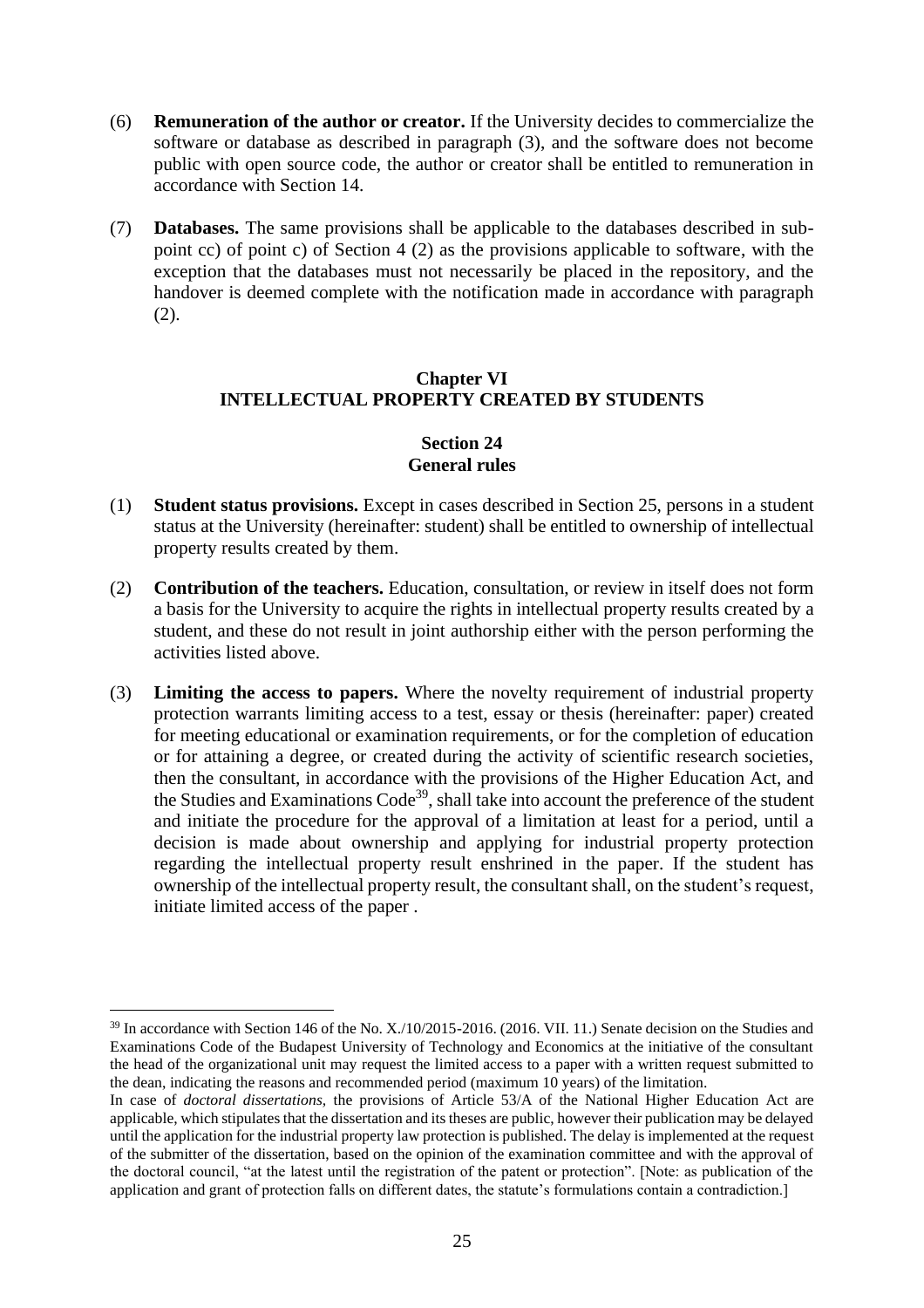### **Section 25 Exceptions to student ownership**

- <span id="page-25-0"></span>(1) **Rights obtained by the University.** By way of derogation from Section 24 (1), the University may claim ownership of the intellectual property results created by the student, provided that:
	- a) it was created with the significant use of the University's resources as described in Section 10 (4) or it was created by receiving a significant amount of financial support from the University,
	- b) it was created under an employment relationship with the University besides the student status<sup>40</sup>,
	- c) it was created during an activity carried out under a contract between the University and a third party, or financed through a tender, where the University agreed to acquire ownership of the created results,
	- d) it was created during a coordinated activity carried out together with a person or persons in an employment relationship with the University,
	- e) it has utility for the University, and the University and the student, based on the voluntary offer of the student, sign a contract to assign the rights in exchange for appropriate remuneration.
- (2) **Rights obtained by third parties.** By way of derogation from Section 24 (1), rights to intellectual property results created under a contract signed between the student and a third party for the purposes of sponsorship shall be governed by the provisions of the underlying agreement, with the proviso that the University shall be notified about signing such contracts in advance.
- (3) **Express stipulations.** In the cases under points a)-d) of paragraph (1), the University through the organizational unit employing the student – shall conclude a contract with the student that includes provisions on the transfer of the economic rights and the claim to industrial property protection regarding the intellectual property result created by the student, as well as, where applicable, on appropriate remuneration,
	- a) prior to or at the same time as the creation of the underlying legal relationship,
	- b) in case the timing in point a) is obstructed: before the activity resulting in an intellectual property result is started, or
	- c) in case the timing in points a) and b) is inevitably obstructed: as soon as possible after starting the given activity.
- (4) **Prohibition of cooperation.** In the absence of a contract mentioned in paragraph (3), the student shall not participate in the activities listed in points a)-c) of paragraph (1).
- (5) **Waiver.** Even in the cases described in paragraph (1), the University may declare, if this does not contradict any legal, contractual or tender obligations, that the University does not claim ownership on the created intellectual property result.
- (6) **Utilization right.** If the contract under paragraph (3) is not concluded in the absence of an agreement about the specific conditions, but it can be demonstrated without doubt that the University may claim ownership on the intellectual property result created by the

<sup>&</sup>lt;sup>40</sup> Due to the nature of the legal relationship it may also provide a basis for intellectual property created in a service or employment relationship, however in certain constructions - e.g. in case of an agent relationship - the contract shall have a separate provision governing intellectual property rights.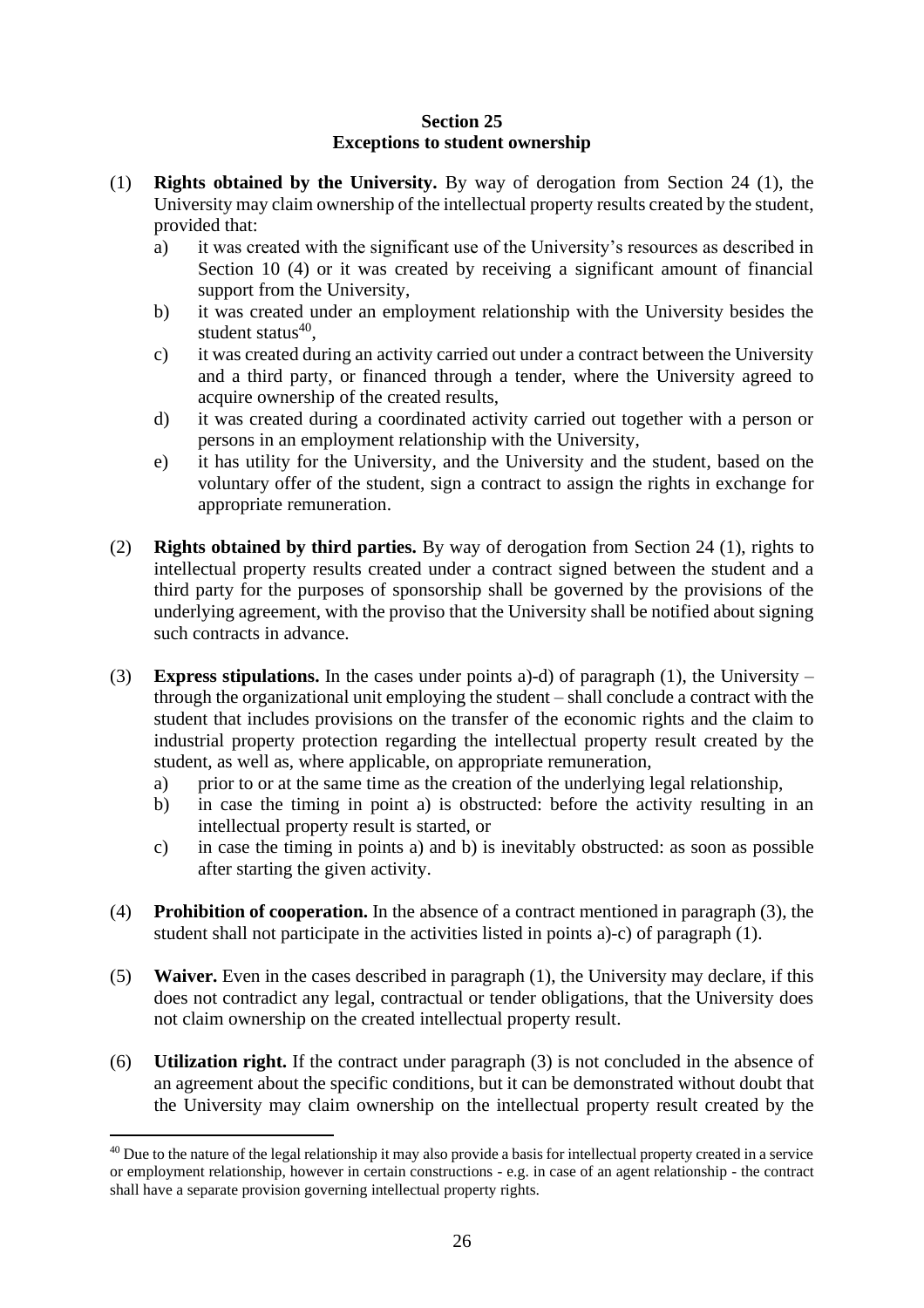student in accordance with point a) of paragraph (1), the University shall have access rights to this result to the extent required for carrying out its educational or research activity. The University shall be entitled to the same utilization rights where the student created the intellectual property in the course of a competition organized by the University, and the rules of the competition do not stipulate otherwise.

- (7) **Compensation.** In the cases described in paragraph (1), the amount of the compensation for transferring the rights shall be governed by the provisions of Section 14 and 20, with the possibility for the agreement to provide otherwise, should the specific circumstances of the case warrant so.
- (8) **Subsidiary rules.** If the conditions described in points a)-d) of paragraph (1) and paragraph (3) are present, the matters not regulated in the contract signed in accordance with paragraph (3) shall be governed by the provisions of the Policy on service industrial property results and on copyrighted works created in an employment relationship, in particular as regards submission, decision-making, notifications and handover.

### **Section 26 Support**

<span id="page-26-0"></span>The University supports the creation and utilization of intellectual property results created by its students by

- a) intellectual property and innovation education, information, guidance and awareness raising measures,
- b) organizing innovation competitions offering opportunities for obtaining capital investments, and
- c) providing incubation and acceleration services.

### <span id="page-26-1"></span>**Chapter VII THE USE OF THE BRANDING ELEMENTS OF THE UNIVERSITY**

#### **Section 27 The use of University brand elements**

- <span id="page-26-2"></span>(1) **Use of brand elements.** The distinctive signs listed in the Branding Manual of the University that are not registered as trademarks, as well as the official name of the University may only be used for commercial purposes with the written authorization of the University, as prescribed by the Branding Manual. The written authorization may be granted by
	- a) the dean of the given faculty in the case of signs relating to a given faculty,
	- b) the head of the organizational unit in the case of signs relating to organizational units not operating as a faculty,
	- c) the rector and the chancellor jointly in the case of signs relating to the entire University.

This authorization must be refused, if the use of the sign would give the appearance of a direct affiliation with the University or any of its organizational units. The statement of the authorization must include the period for the permitted use, and the conditions for withdrawing the authorization.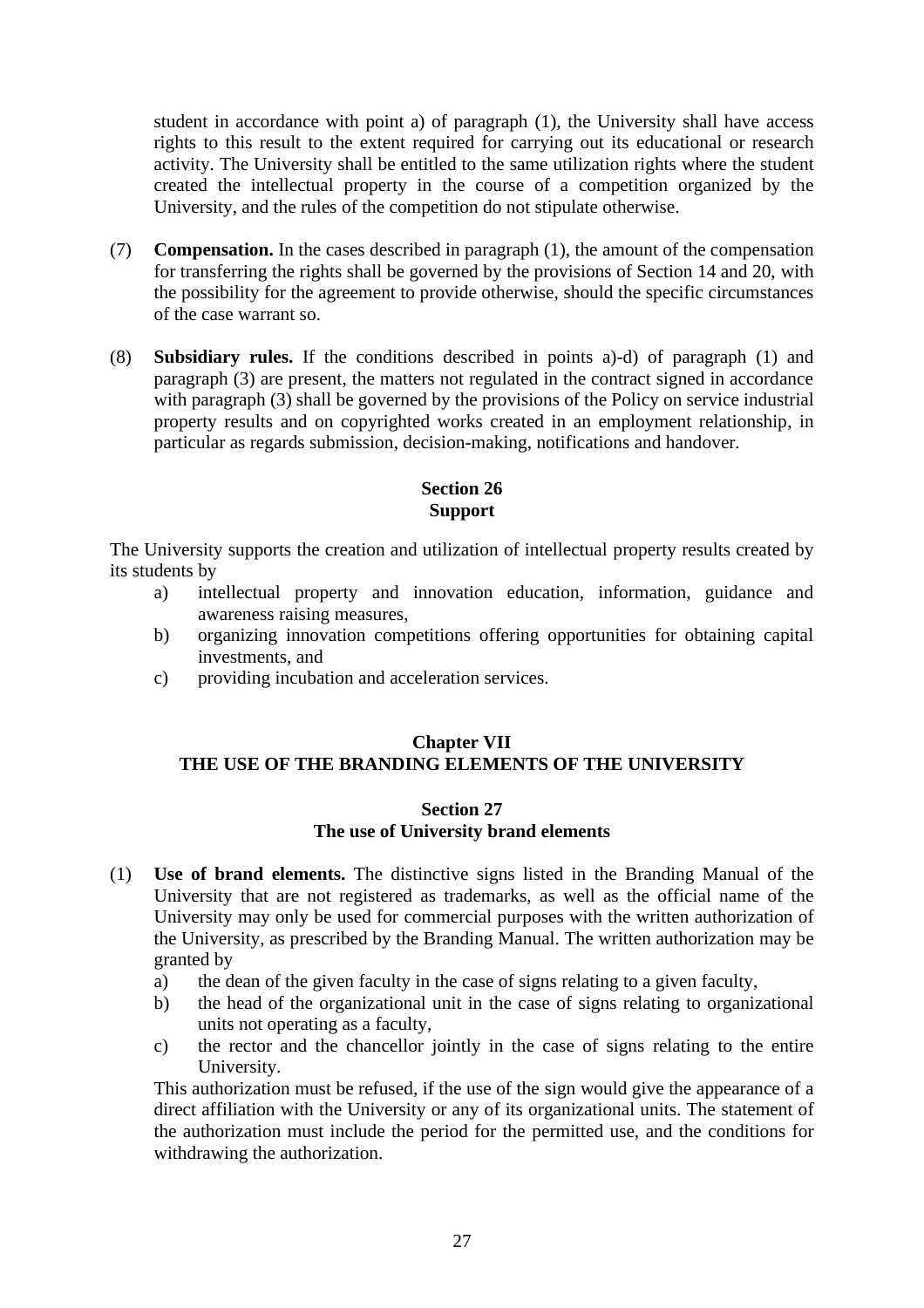- (2) **Use of trademarks.** Any trademarks registered by the University may only be used for commercial purposes based on a written license contract concluded with the University.
- (3) **Contractual terms.** The license granted under paragraph (2) may only be a nonexclusive, non-transferable license, with no possibility to sublicense it to independent third parties. The license shall be against remuneration, unless it is not reasonable due to the specific conditions of the legal relationship. The contract shall determine the period of the license, and shall include the possibility of immediate termination, if the use of the trademark may be detrimental to the renown of the University.

### **Chapter VIII SPINOFF COMPANIES**

#### **Section 28 Spinoff companies**

- <span id="page-27-1"></span><span id="page-27-0"></span>(1) **Relationship with the spinoff company.** The University may commercialize its intellectual property rights through a spinoff company as well. In this case, the University may
	- a) assign the intellectual property rights to a spinoff company as non-monetary contribution, in exchange for equity in the undertaking,
	- b) assign the intellectual property right to a spinoff company in exchange for appropriate remuneration,
	- c) conclude a license agreement in exchange for appropriate remuneration,
	- d) ensure the utilization of legally protected intellectual property results with a combination of the options listed in points a)-c),
	- e) obtain ownership in the spinoff company through a company incorporated for this purpose, determining the licensing terms of the University's intellectual property rights in a separate contract.
- (2) **Equity in a spinoff company.** If the University acquires equity in a spinoff company or establishes an intermediary company in accordance with point e) of paragraph (1), the establishment of such undertakings shall be decided in the decision-making process for the establishment of institutional companies, in accordance with current legislation and the OOR. The University's equity in a spinoff company shall be recorded as the University's own property<sup>41</sup>. Acquiring equity in the spinoff company, divesting this equity or reducing such ownership share by the University shall be approved by the chancellor on the recommendation of the director of CUIC. <sup>42</sup>
- (3) **Commercialization without direct University ownership in the spinoff company.** If the intellectual property rights are commercialized in accordance with points b), c) or e) of paragraph (1) the necessary contracts may only be concluded on behalf of the University with the written authorization of the director of CUIC.

<sup>&</sup>lt;sup>41</sup> The dividends or consideration for the transfer of equity from the spinoff company established with the participation of the University shall be deemed intellectual property revenue in accordance with point c) of Section 8 (2).

<sup>42</sup> Pursuant to Article 33 (5) of Act LXXVI of 2014 on Scientific Research, Development and Innovation, "*obtaining ownership in a spinoff company, terminating this ownership or reducing the ownership share [...] shall be authorized [...] by the head of the public research organization. The person entitled to give this authorization may not transfer this power.*"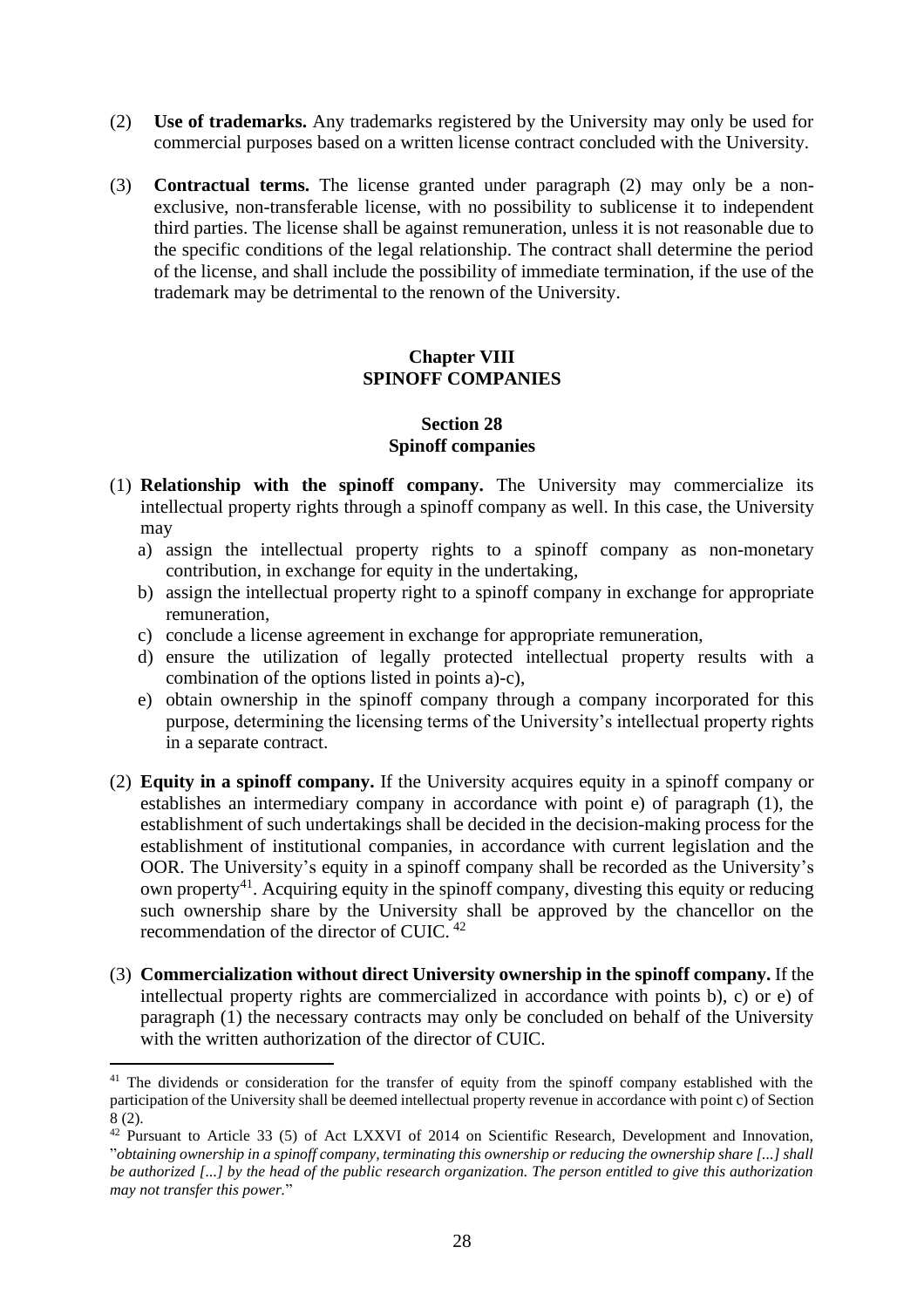- (4) **Intermediary company.** In the case described in point e) of paragraph (1) only such contracts may be concluded that ensure that
	- a) the University is the sole owner of the intermediary company,
	- b) the intermediary company of the University shall have a dominant influence on the strategical decisions of the spinoff company as long as it has equity in that company.
- (5) **Initiating the creation of a spinoff company.** The creation of a spinoff company may be initiated by the creator of the intellectual property result belonging to the University, or by the Committee under Section 13 (2), in the rationale of their decision in accordance with point d) of Section 13 (6). The director of the CUIC or the person designated by them is authorized to negotiate, on behalf of the University, the terms of the contracts necessary for creating the spinoff company.
- (6) **Guidance and support.** The CUIC provides guidance in the following matters for the persons initiating the creation of a spinoff company, and for other persons participating in the creation of such company:
	- a) intellectual property management,
	- b) business development,
	- c) market research,
	- d) creating competencies in the spinoff company,
	- e) exploring investment opportunities, and
	- f) intellectual property evaluation,

whereby CUIC may resort to the services of external experts for any of these activities.

- (7) **Other University services.** The University may provide financial support to the spinoff company through an internal competition. The spinoff company may only use the spaces, resources and services of the University for an appropriate compensation, pursuant to a contract concluded with the University.
- (8) **Conflict of interest.** The persons employed by the University by public service appointment may participate in the creation and operation of the spinoff company in accordance with the provisions and terms of the current legislation<sup>43</sup> and the HR Management Rules<sup>44</sup>. If, during the procedure for the employer's authorization it comes to light that the participation of the employee in the spinoff company is incompatible with their obligations at the University or with the financial or other justified interests of the University, the person exercising the employer's powers may consult the director of CUIC about the possible options to remedy the situation. During this consultation, the involved employee shall be allowed an opportunity to communicate their position. Based on this consultation, the employer shall grant the authorization, refuse it or make it dependent on fulfilling certain conditions.

### <span id="page-28-0"></span>**Chapter IX LEGAL CONSEQUENCES FOR VIOLATING THE POLICY, REMEDIES**

<sup>&</sup>lt;sup>43</sup> Especially taking into account Sections 41-44 of Act XXXIII of 1992 on the Legal Status of Public Servants.

<sup>44</sup> Senate decision on the Human Resource Management Rules of the Budapest University of Technology and Economics dated 30 March 2015 (as amended)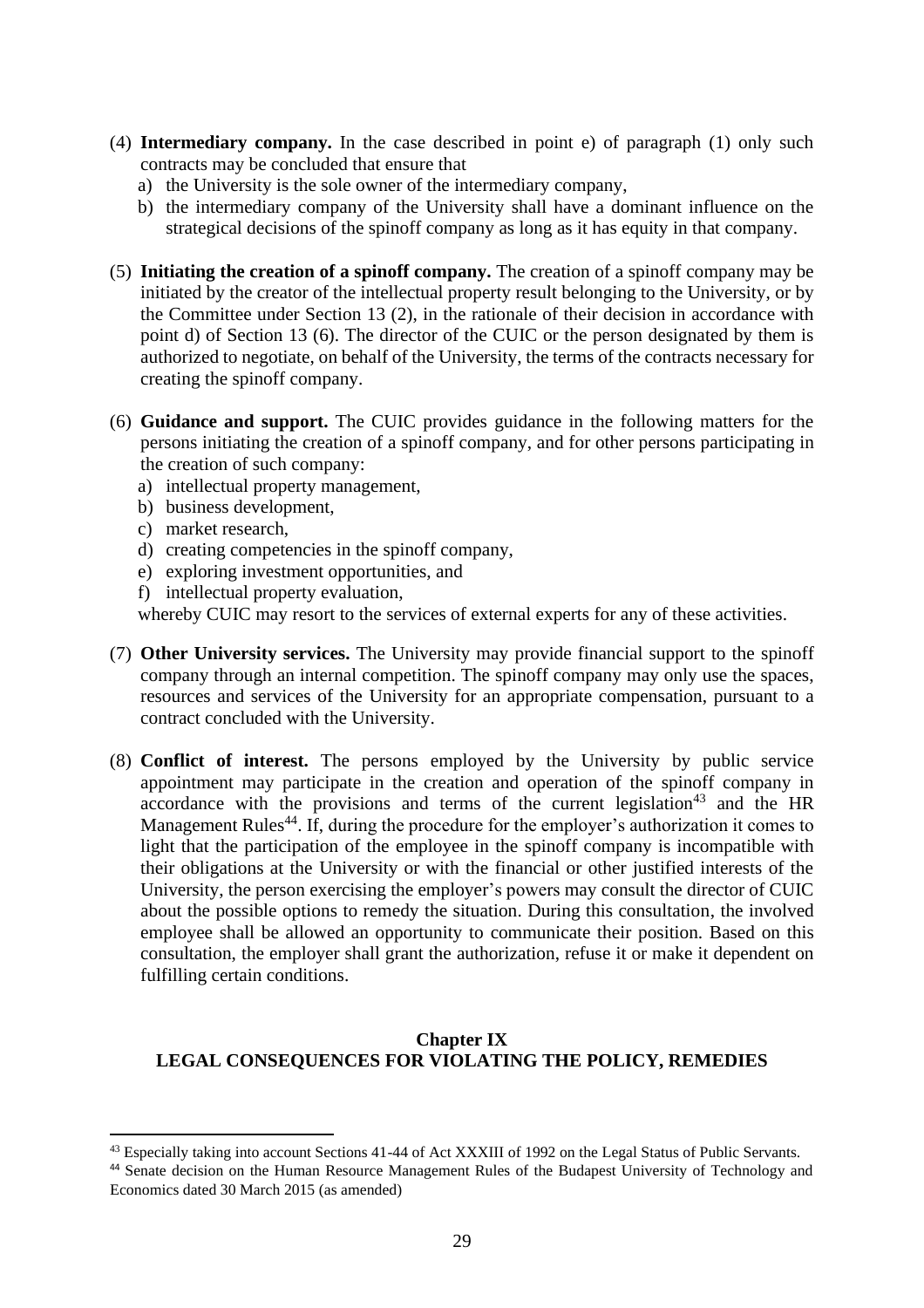### **Section 29 Legal consequences for violating the Policy**

- <span id="page-29-0"></span>(1) **Liability.** Violating the obligations set out in the Policy – in particular failing to comply with the submission and notification obligations – shall be handled in accordance with the joint order of the rector and chancellor on the handling of violations<sup>45</sup>, and the director of the CUIC shall be entitled to take the appropriate measures after the fact of the violation was established.
- (2) **Damages.** If the University suffers damages due to a violation of the obligations, the University may claim damages in accordance with the chancellor's order on the indemnification rules for civil servants<sup>46</sup> and the disciplinary, indemnification and legal remedy rules for students<sup>47</sup>.
- (3) **Other legal consequences.** Furthermore, the University may claim through the director of CUIC that
	- a) the researcher failing to meet their submission obligations transfer all rights in the intellectual property to the University without any compensation, provided that the University is entitled to the economic rights of the intellectual property, and
	- b) the researcher pay the University the taxed revenue from the commercialization of the intellectual property received until the date of the enforcement, minus the fee that the researcher is entitled to under the Policy.

## **Section 30 Remedies**

- <span id="page-29-1"></span>(1) **Internal legal remedy.** If the person under the personal scope of the Policy finds during any proceedings under the Policy that any of the University's decisions about them is adverse, they may request the review of that decision in writing from the rector by providing detailed justification within fifteen days from the date when the decision became known to them. The rector shall assess the request and, based on all documents of the case, may mandate a new procedure or dismiss the request.
- <span id="page-29-2"></span>(2) **Legal disputes.** Besides the internal legal remedies, the legal disputes regarding the Policy and its implementation shall be governed by the provisions of applicable legislation. Resorting to or failing to resort to the internal legal remedy options shall not affect the researchers' general right to legal remedy or the deadlines for legal remedies.

## **Chapter X FINAL PROVISIONS**

#### **Section 31 Final provisions**

<span id="page-29-3"></span><sup>45</sup> No. 2/2016. (I. 19.) Joint Order of the Rector and the Chancellor on the handling of violations

<sup>46</sup> No. 10/2015. (IX. 30.) Order of the Chancellor on the indemnification rules for civil servants

<sup>&</sup>lt;sup>47</sup> Senate decision on the disciplinary and indemnification legal remedy rules for the students of the Budapest University of Technology and Economics dated 17 December 2007 (as amended)